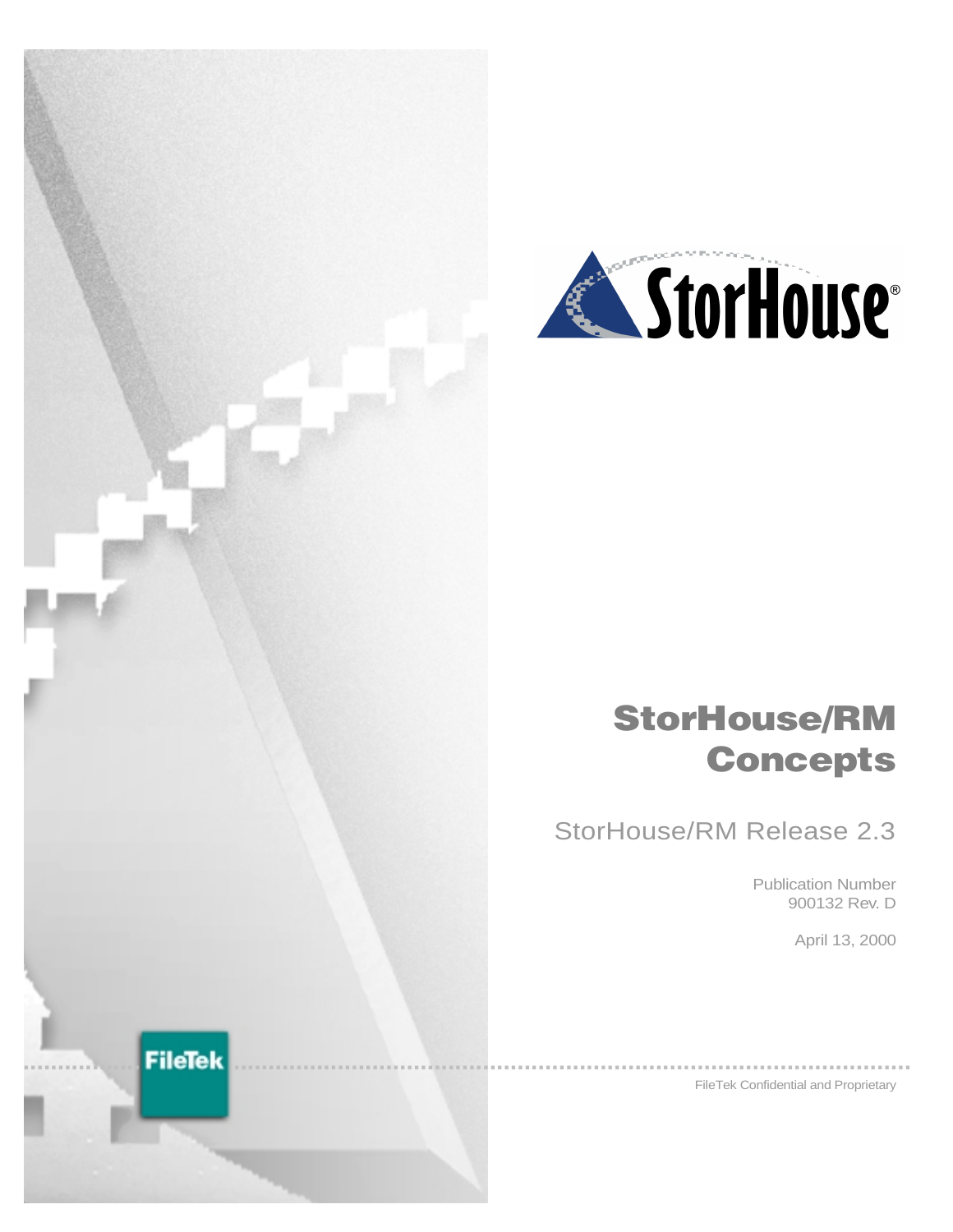All rights reserved. No part of this publication may be reproduced, translated, stored in any electronic retrieval system, or transmitted in any form or by any means, electronic, mechanical, photocopying, recording, or otherwise, without the prior written permission of FileTek, Inc.

Copyright © 1998–2000 by FileTek, Inc., Rockville, MD Publication Number: 900132 Rev. D

#### NOTE: U.S. GOVERNMENT USERS

#### **Restricted Rights Legend**

Use, duplication or disclosure by the Government is subject to the restrictions as set forth in subparagraph (c) (1) (ii) of the Rights in Technical Data and Computer Software clause at DFARS 252.227-7013 or the Commercial Computer Software - Restricted Rights clause at 48 CFR 52.227-19, as applicable. Unpublished-rights reserved under the copyright laws of the United States. The contractor/manufacturer is:

FileTek, Inc. 9400 Key West Avenue Rockville, Maryland 20850

Information in this document is subject to change without notice and does not represent a commitment on the part of FileTek, Inc. Further, FileTek, Inc. reserves the right to supplement the document with information not available at the time of creation of the document. FILETEK, INC. PROVIDES THIS PUBLICATION "AS IS" WITHOUT WARRANTY OF ANY KIND, EITHER EXPRESSED OR IMPLIED, INCLUDING BUT NOT LIMITED TO THE IMPLIED WARRANTIES OR CONDITIONS OF MERCHANTABILITY OR FITNESS FOR A PARTICULAR PURPOSE, AND CANNOT WARRANT THE RESULTS YOU MAY OBTAIN USING THE DOCUMENT. IN NO EVENT SHALL FILETEK, INC. BE LIABLE FOR ANY LOSS OF PROFITS, LOSS OF BUSINESS, LOSS OF USE OR DATA, INTERRUPTION OF BUSINESS, OR FOR INDIRECT, SPECIAL, INCIDENTAL, OR CONSEQUENTIAL DAMAGES OF ANY KIND, EVEN IF FILETEK, INC. HAS BEEN ADVISED OF THE POSSIBILITY OF SUCH DAMAGES ARISING FROM ANY DEFECT OR ERROR IN THIS PUBLICATION. Some states or jurisdictions do not allow disclaimer of express or implied warranties in certain transactions; therefore, this statement may not apply to you.

FileTek and StorHouse are registered U.S. trademarks of FileTek, Inc. VRAM is a U.S. trademark of FileTek, Inc. Sun, Microsystems, Ultra Enterprise are registered trademarks or trademarks of Sun Microsystems, Inc. Microsoft and Windows are registered trademarks of Mircrosoft Corporation. UNIX is a registered trademark of the Open Group. Oracle is a registered trademark of Oracle Corporation. IBM, DB2, Distributed Relational Database Architecture, and DRDA are registered trademarks or trademarks of International Business Machines Corporation. SequeLink is a registered trademark of MERANT. All other brand or product names are trademarks or registered trademarks of their respective owners.

Documentation for the FileTek StorHouse product. Protected by the following U.S. patents: 4,864,572; 5,247,660; 5,727,197; 6,049,804. Other patents pending.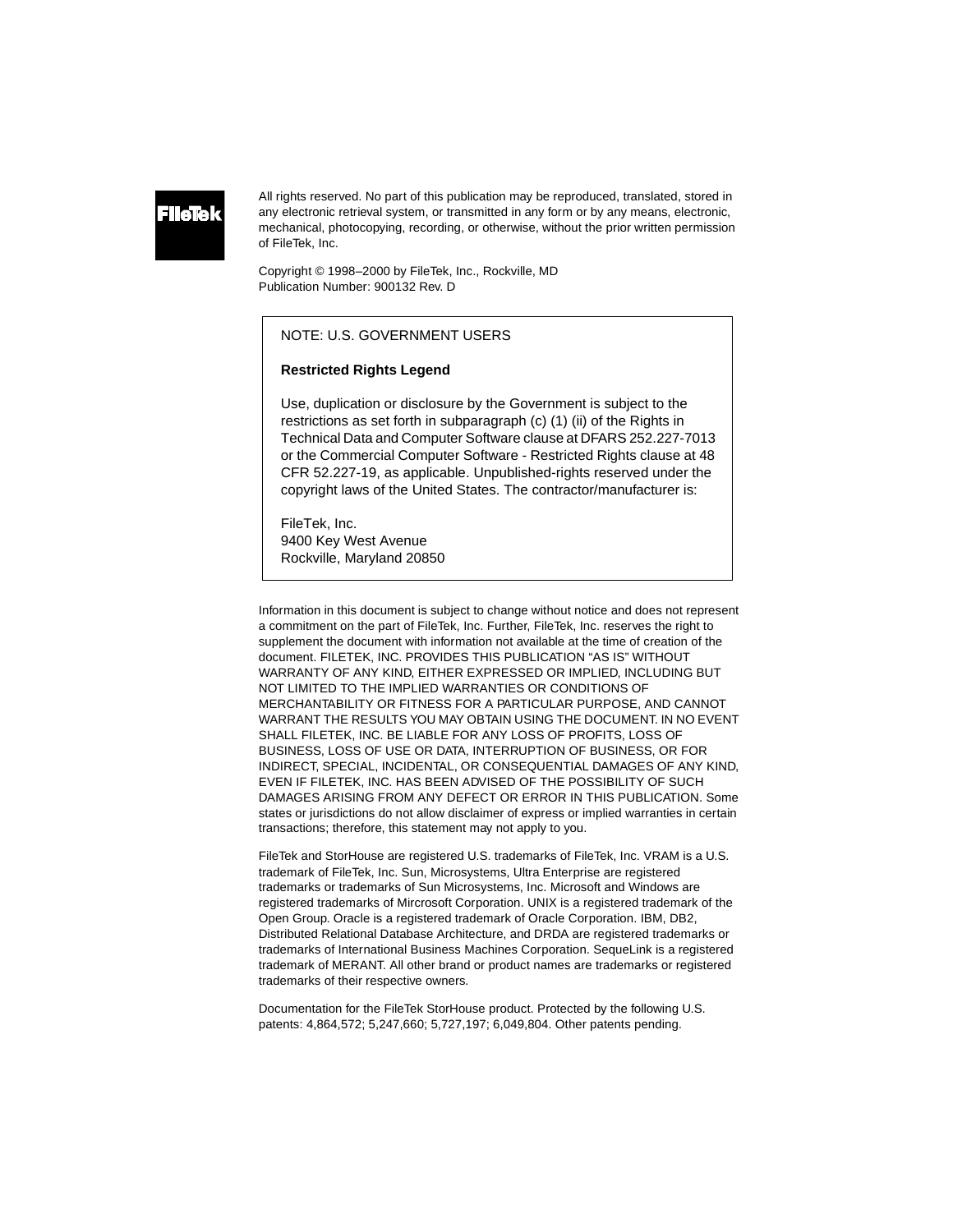# **Contents**

| <b>Products and applications 4</b> |
|------------------------------------|
| <b>StorHouse databases 6</b>       |
| <b>User tables 8</b>               |
| Indexes 10                         |
| <b>User tablespaces 12</b>         |
| Metadata 14                        |
| <b>Storage management 16</b>       |
| Backup 18                          |
| Recovery 20                        |
| Software architecture 22           |
| <b>SQL 24</b>                      |
| ESQL 26                            |
| Data loaders 30                    |
| Data unloader 32                   |
| Gateways 34                        |
| Queries 36                         |
| <b>Concurrency 38</b>              |
| Database security 40               |



### **Welcome**

This publication describes the key concepts of StorHouse/RM. It explains the structures that store relational data on StorHouse and the facilities that access and manage that data.

**StorHouse/RM Concepts**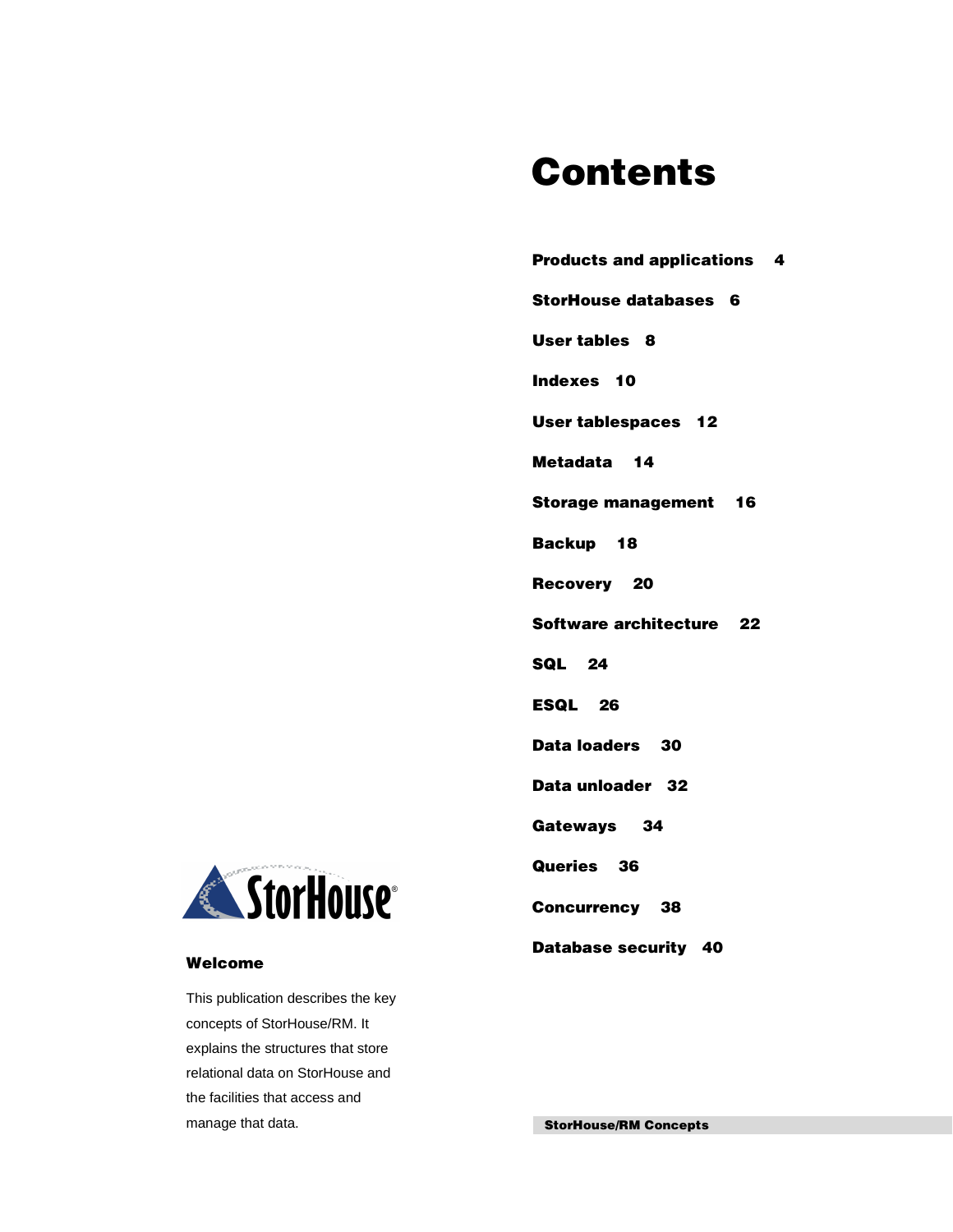

#### **Atomic data**

Atomic data is the most granular level of information that an enterprise can collect at a single point of service. A call detail record, point-of-sale information, and nontraditional data types like image, audio, video, and user-defined objects are all examples of atomic data.

### **StorHouse/SM**

StorHouse/SM, the storage management component, controls a hierarchy of storage devices comprised of cache, redundant array of independent disk (RAID), erasable and write-once-readmany (WORM) optical disk jukeboxes, automated tape libraries, and shelf storage. StorHouse/SM is also responsible for critical system management tasks, like data migration, backup, and recovery. StorHouse/SM provides system-managed storage that optimizes media usage, response time, and storage costs for each application. StorHouse/SM runs on Sun™ Microsystems™ Ultra Enterprise<sup>™</sup> Servers.

## <span id="page-3-0"></span>**Products and applications**

*StorHouse*® is the FileTek® enterprise-wide solution for managing the capture, storage, movement, and access of gigabytes to petabytes of relational and nonrelational atomic-level data. StorHouse technology combines industry-leading, scalable storage devices and Open System processors with specialized storage management and relational database management system (RDBMS) software components. Together, these components make StorHouse the ideal hub server, active archive, or database extension for data warehousing and data-intensive applications such as Customer Relationship management (CRM), Enterprise Resource Planning (ERP), "click-stream," and e-business.

### **StorHouse as a hub server**

As a hub server, StorHouse is an enterprise-wide data warehouse for transactionlevel data. Different operational systems can load detail information into the centralized StorHouse hub, and multiple dependent data marts can query, or mine, the hub on a regular or ad hoc basis.



The StorHouse hub server stores static operational data from multiple operational systems safely and securely. As a centralized, single storage repository, it provides timely, shared access to one data source, a consistent view of business activity across the enterprise, and information used to fuel data marts for decision support and other analytical applications.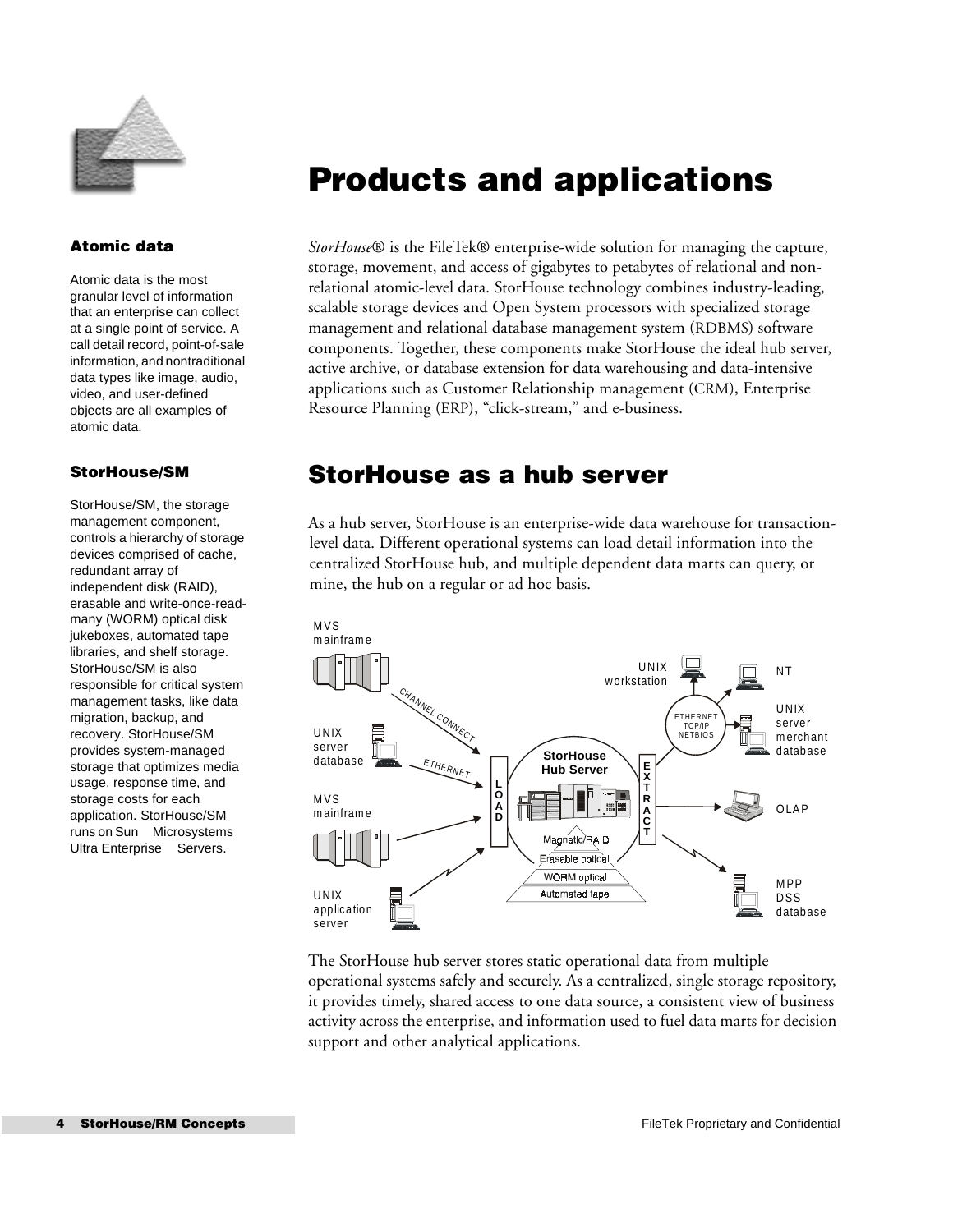### **StorHouse as an active archive**

As an archive server, StorHouse is a high capacity back-end archive for one or more merchant database systems. You can store operational and informational data in StorHouse and then unload/reload it into the merchant database as required. Data is always available for ad hoc querying and can be restored to the merchant database for decision support at any time. Some typical active archive applications include bill regeneration, subpoena compliance, and audits.



## **StorHouse as a database extension**

As a database extension, StorHouse is a high capacity back-end storage repository for a primary database. Users and applications need not know the location of the data. They simply submit a query through the primary database. A database extension is suitable for operational and historical data, as well as relational and non-relational data.



<sup>(60</sup> months of data)

### **StorHouse/RM**

StorHouse/RM, the FileTek RDBMS component, works in conjunction with StorHouse/SM to specifically administer the storage, access, and movement of relational data. StorHouse/RM provides rowlevel SQL access to atomic data on any layer, including tape, in the StorHouse storage hierarchy. SQL access is available from different platforms through a variety of industry-standard protocols.

### **Control Center**

StorHouse Control Center (CC) is the FileTek Windows®-based network computing system for providing administrative control of StorHouse. Control Center consists of one or more Control Center servers that communicate with Control Center clients over a TCP/IP network. The Control Center server provides network connectivity to StorHouse. The Control Center clients consist of one or more graphical user interface (GUI) modules for performing StorHouse system and database administration tasks, configuring and managing Control Center servers, and analyzing and monitoring StorHouse activity and performance.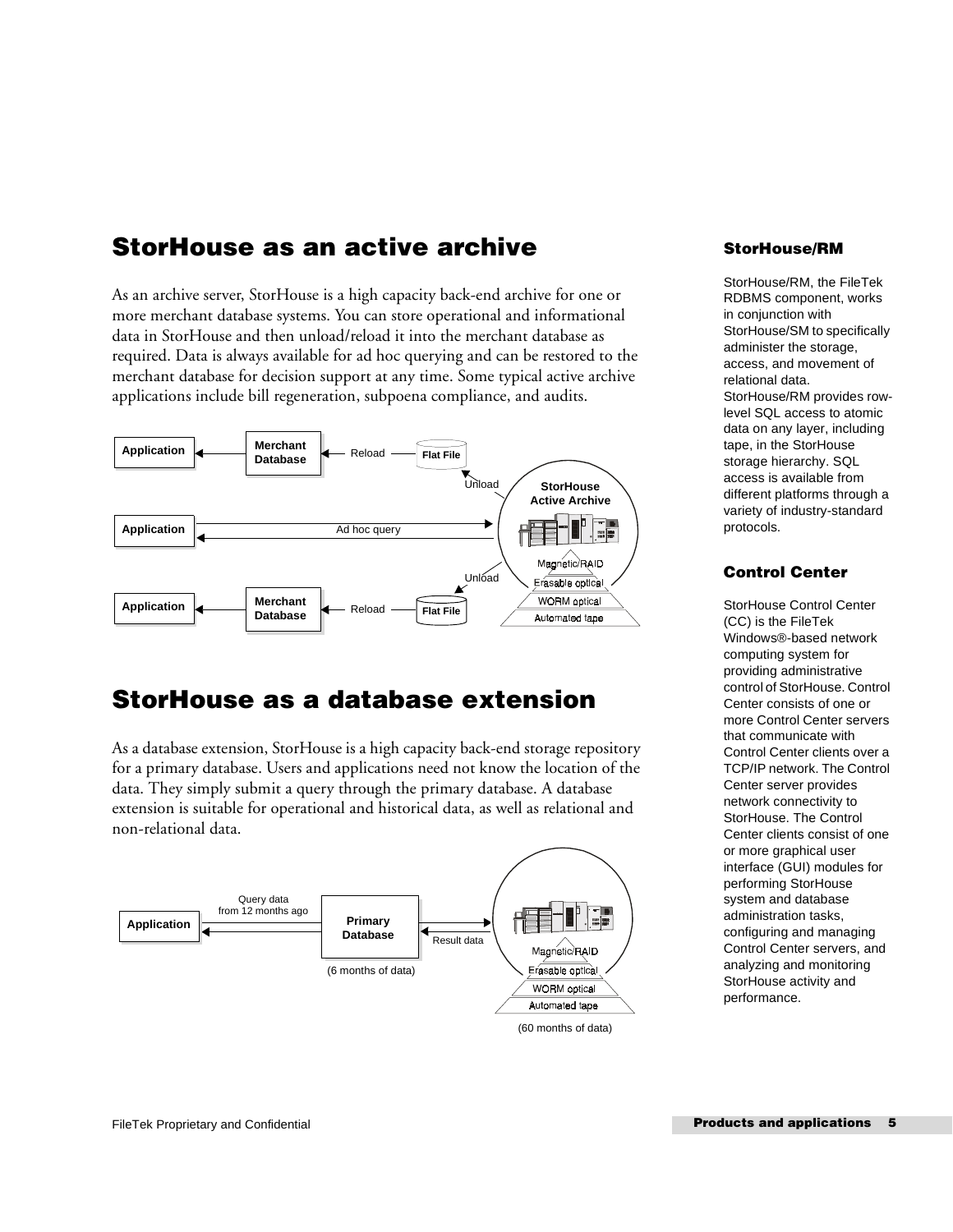

## <span id="page-5-0"></span>**StorHouse databases**

**Capabilities**

- Maximum number of StorHouse databases: 100
- Maximum number of user tablespaces: 2 billion
- Maximum number of user and system tables in a database: no limit
- Maximum number of indexes in a database: 999,999,999
- Maximum number of indexes for a table: 150
- Maximum number of

A *StorHouse database* is a read-only database, ideal for storing atomic data. Each database contains:

- User table data that you store and access
- Optional indexes—value, hash, and range—that locate the table data
- Metadata that describes database components

A StorHouse database has both a logical and a physical structure. Logically, user tables and indexes reside in subspaces of user tablespaces, and metadata resides in a system tablespace. Physically, user tables, indexes, and metadata are stored in files.



### **StorHouse database user files**

StorHouse database user files reside on the StorHouse storage hierarchy. These files are called *segments*. They contain user table data, value indexes, and hash indexes.

**Table segments.** User tables consist of one or more *table segments*. Each table segment is a separate StorHouse file. A FileTek data loader creates a new table segment each time you load data into a user table. You can also load multiple table segments at a time, and you can replace existing segments. *Replacing* a table segment does not remove it from StorHouse but rather invalidates it, making it inaccessible.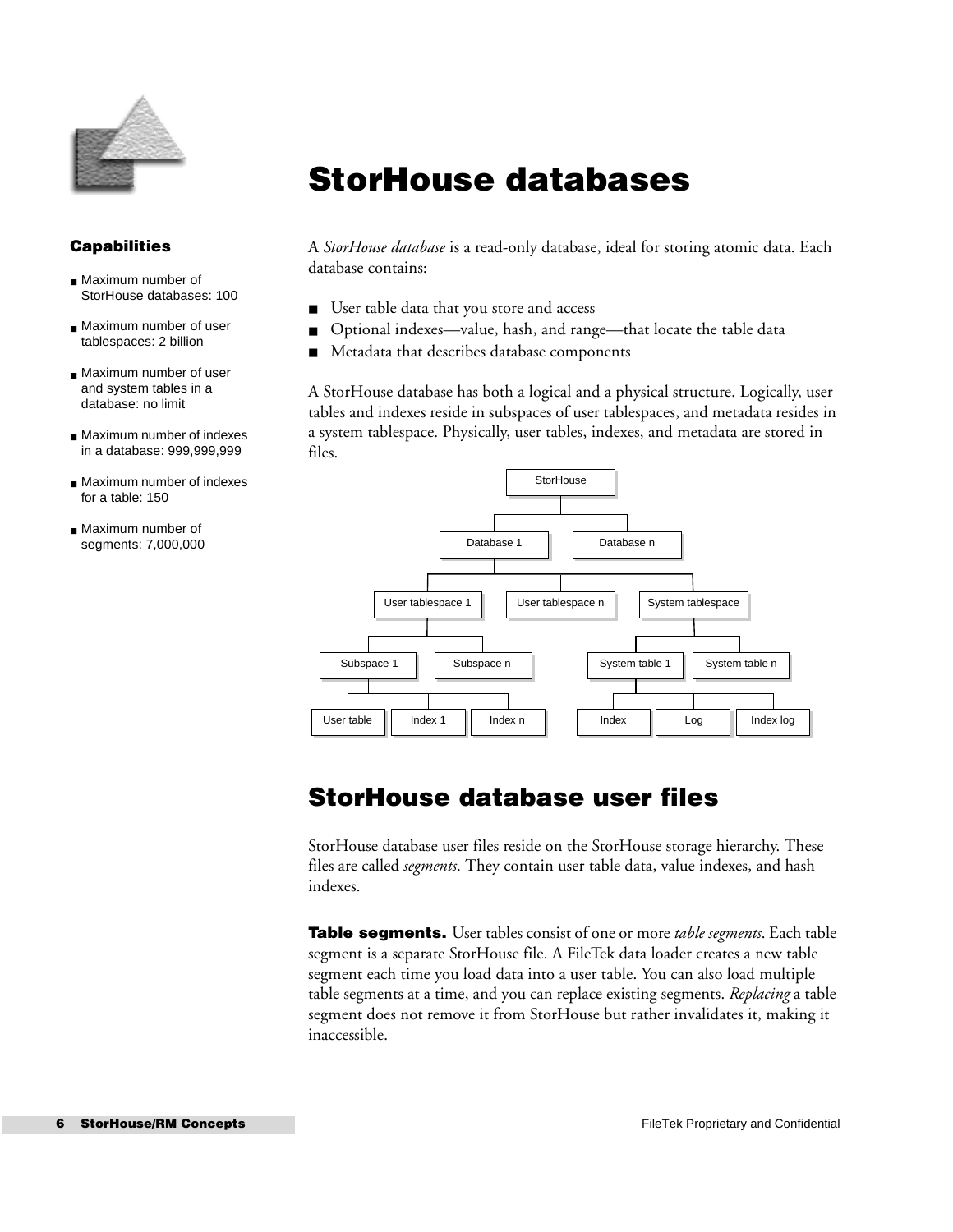**Index segments.** Value and hash indexes consist of *index segments*. Each index segment is a separate StorHouse file. For each value index on a table, there's always one value index segment associated with each table segment. For each hash index on a table, there's always one hash index segment associated with each table segment. If you loaded more data into a table, StorHouse/RM would create a new table segment and corresponding index segments. If you replaced a table segment, StorHouse/RM would also invalidate the corresponding index segments.

**Note:** Range indexes are stored in system tables instead of index segments.



## **StorHouse database system files**

StorHouse database system files reside on and are managed by the StorHouse UNIX file system. These files contain *system components* or *metadata*, including:

- System tables
- System table indexes
- System table logs
- System table index logs

Each system component is a separate UNIX file.

### **Extents**

Table and index segments are StorHouse files that can reside on any storage device in the StorHouse storage hierarchy. Files are composed of different extents, or file components:

| Database user file extents |                       |                        |  |  |  |
|----------------------------|-----------------------|------------------------|--|--|--|
| Table<br>file              | Hash<br>index<br>file | Value<br>index<br>file |  |  |  |
|                            |                       |                        |  |  |  |
| Data                       | Data                  | Data                   |  |  |  |
| DF                         | Map                   | Map                    |  |  |  |
|                            | DΕ                    |                        |  |  |  |

- A data extent holds user data and/or control data.
- A definitions (DF) extent contains information necessary to retrieve the data.
- A map extent is the highlevel index that StorHouse/RM always reads first when doing index lookups.

You can retain some or all extents in the performance buffer to enhance performance. For instance, you can hold the value index and hash index DF and map extents in the performance buffer longer than the table data extent to speed access to the data.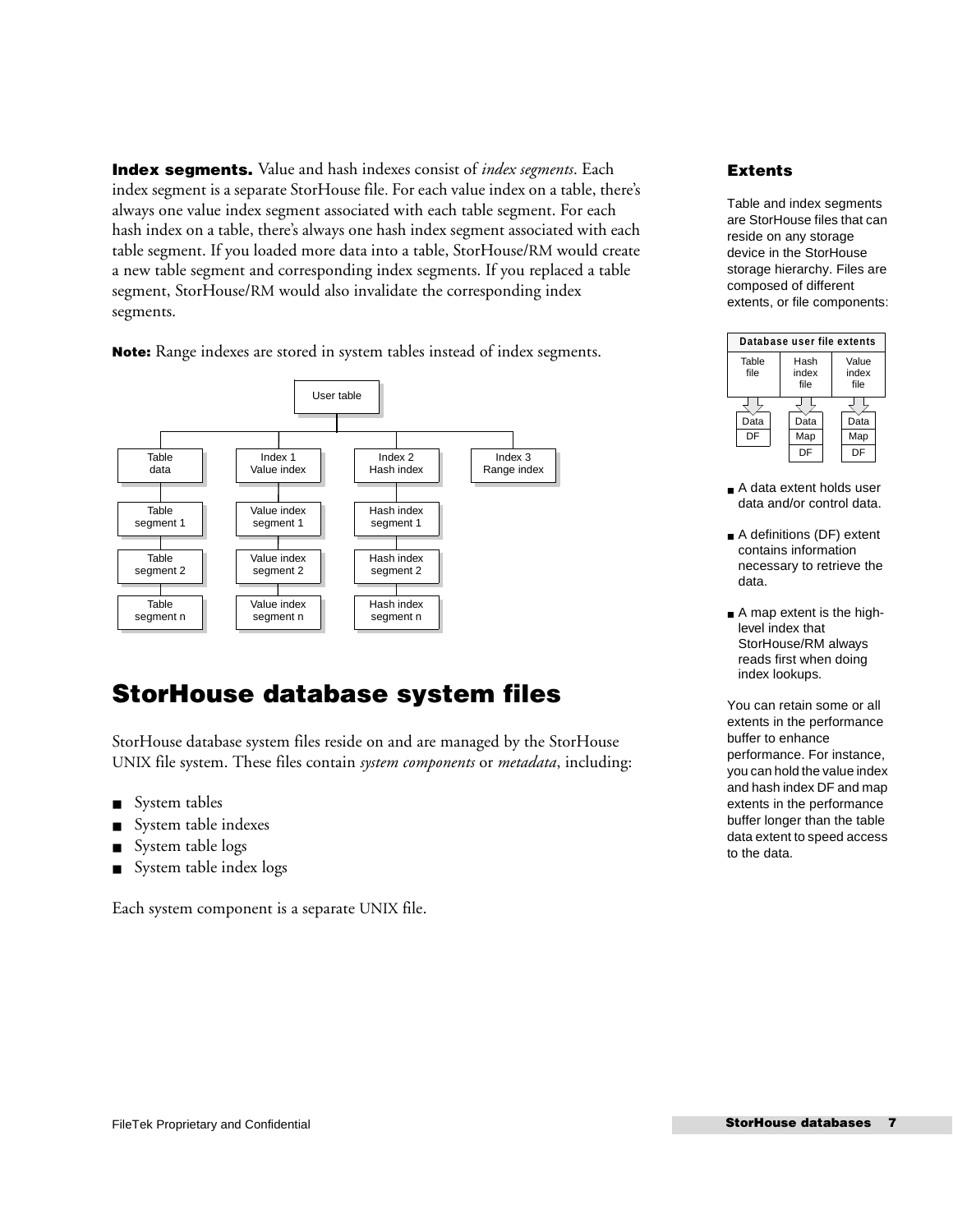

## <span id="page-7-0"></span>**User tables**

### **What's different about StorHouse user tables?**

- User tables are read-only.
- Ensures a permanent record of critical atomic data
- Maximizes concurrency of data to all users (minimal locking/no updating)
- Eliminates need to allocate additional space for inserts and index updates
- Eliminates need for continual backups
- All table data is bulkloaded.
	- Loads faster
	- Optimizes data organization
- User tables are loaded in multiple segments.
- Maximizes concurrent loading
- Bypasses timeintensive index updates
- Segments can be invalidated and later validated.
	- Provides a way to recover from load errors
	- Prohibits access to certain table data

A *user table* is the basic unit of data storage in a StorHouse database. User tables hold user-accessible data. Logically, StorHouse user tables are like most RDBMS user tables; they consist of columns and rows of data. Each row contains data values conforming to the constraints of the columns that make up the row.

| Columns represent<br>specific data types.                                       |                                           |                                                                                 |                                                              |
|---------------------------------------------------------------------------------|-------------------------------------------|---------------------------------------------------------------------------------|--------------------------------------------------------------|
|                                                                                 | <b>ACCOUNT</b>                            | <b>LAST NAME</b>                                                                | <b>BILLING</b>                                               |
| Rows represent<br>specific database<br>records.                                 | 91256<br>91347<br>91486<br>97865<br>99003 | ANDERSEN<br><b>WHITE</b><br><b>MCGUIRE</b><br><b>CORNFELD</b><br><b>HAWKINS</b> | 12023.98<br>39022903.89<br>3988229.55<br>283.00<br>109936.10 |
| The intersection of<br>a row and a column<br>contains a specific<br>data value. |                                           |                                                                                 |                                                              |

Physically, a StorHouse user table is one or more files on the StorHouse storage hierarchy. User tables can reside on any storage device in the hierarchy. The user tablespace defines the target storage device and the migration path through the hierarchy. For instance, you can store time critical data on magnetic disk and then migrate that data to tape or optical as the data ages. The StorHouse software automatically manages storage and migration based on your user tablespace parameters.

## **Integrity constraints on tables**

The *data type* of a column determines the maximum length of data values in the column and the kind of data that is valid for the column. A data type enforces an *integrity constraint* on a column. When you load data into a user table, the value that you load into a column must be consistent with the length and compatible with the data type of that column.

Prohibiting null values in a column is another integrity constraint. A *null value* stands for an unknown, not applicable, or missing value. If a column allows null values, then you don't have to load data values into that column. But remember that StorHouse user tables are read-only; so, if you define a column as null and don't load data into that column, then those data values will always be null.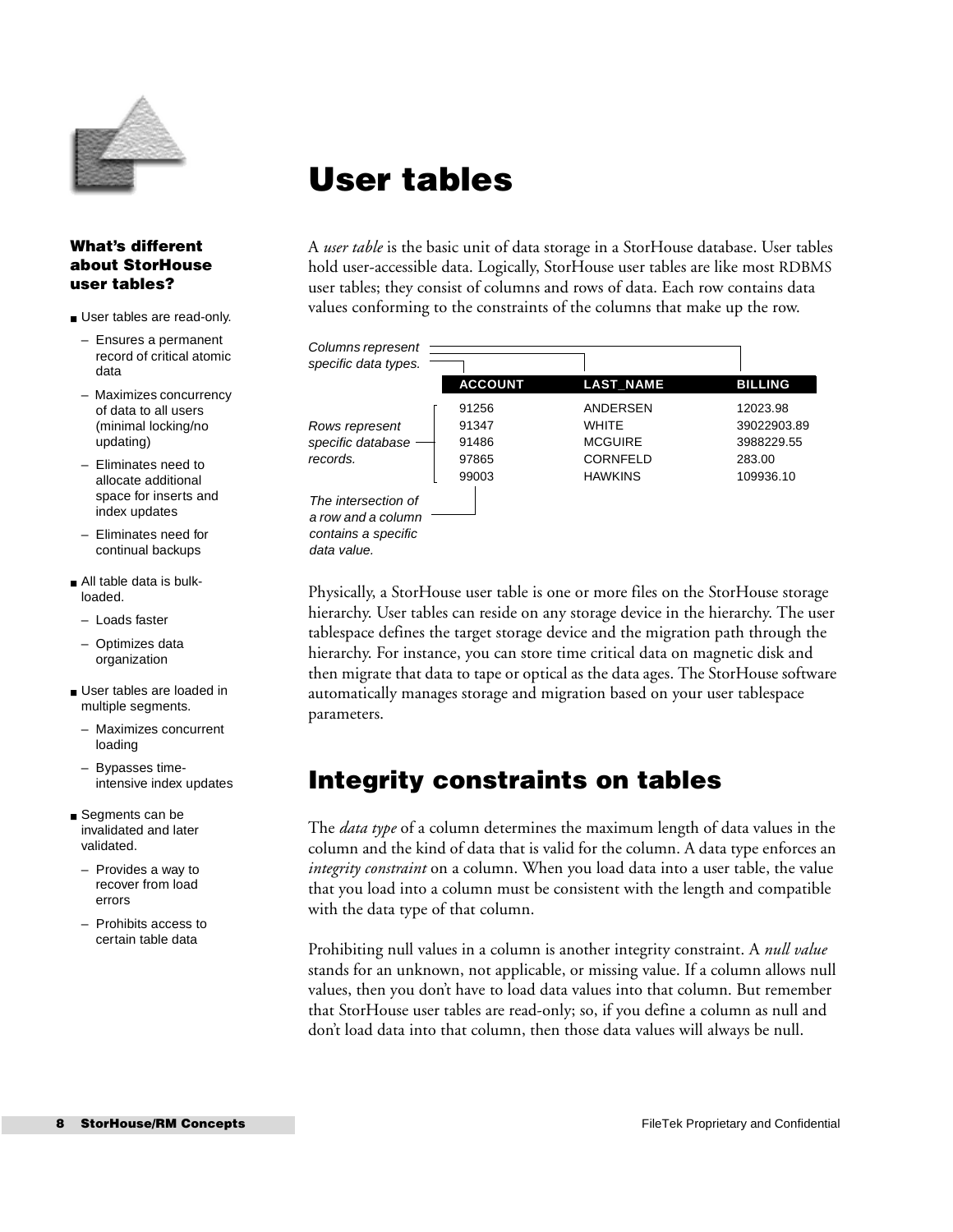### **Views on tables**

You can create a virtual table or *view* that appears and acts like a table but draws its content from one or more existing tables and/or views. A view does not actually contain data and it does not take up storage space like a table. Instead, a view is defined by a query that references base tables. When you query a view, you actually query the tables referenced by the view. Views are useful for tailoring or limiting user access to data. They provide convenience, security, or both by letting you determine which data in which tables is available to which users.

| Base<br><b>ACCOUNT</b>                                              |                 | <b>LAST_NAME</b> | <b>BILLING</b>   |
|---------------------------------------------------------------------|-----------------|------------------|------------------|
| table<br>91256                                                      | ANDERSEN        |                  | 12023.98         |
| 91347                                                               | <b>WHITE</b>    |                  | 39022903.89      |
| 91486                                                               | <b>MCGUIRE</b>  |                  | 3988229.55       |
| 97865                                                               | <b>CORNFELD</b> |                  | 283.00           |
| 99003                                                               | <b>HAWKINS</b>  |                  | 109936.10        |
| A view is a pre-defined query<br>on one or more tables or<br>views. |                 |                  |                  |
|                                                                     |                 |                  |                  |
|                                                                     | <b>View</b>     | <b>ACCOUNT</b>   | <b>LAST_NAME</b> |
|                                                                     |                 | 91256            | <b>ANDERSEN</b>  |
|                                                                     |                 | 91347            | <b>WHITE</b>     |
| This view suppresses the                                            |                 | 91486            | <b>MCGUIRE</b>   |
| <b>BILLING column from the</b><br>base table.                       |                 | 97865            | <b>CORNFELD</b>  |

You can create views on user tables and system tables, but you can't insert, update, or delete rows in views based on user tables. StorHouse user tables are read-only.

### **Column data types**

BINARY – array of bytes with a length from 1 to 256

CHAR – array of characters with a length from 1 to 256

DATE – date value representing a month, day, year

DOUBLE PRECISION – double precision, floatingpoint number

INTEGER – signed integer from -2147483648 through 2147483647, inclusive

NUMERIC or DECIMAL – decimal floating-point number with a precision and a scale

REAL – single precision, floating-point number

SMALLINT – small integer from -32768 through 32767, inclusive

TIME – time value representing an hour, minutes, seconds, and optionally milliseconds

TIMESTAMP – date and time combination with optional milliseconds and microseconds

VARBINARY – variablelength array of bytes with a length from 1 to 32705 bytes

VARCHAR – variable-length array of characters with a length from 1 to 32705 bytes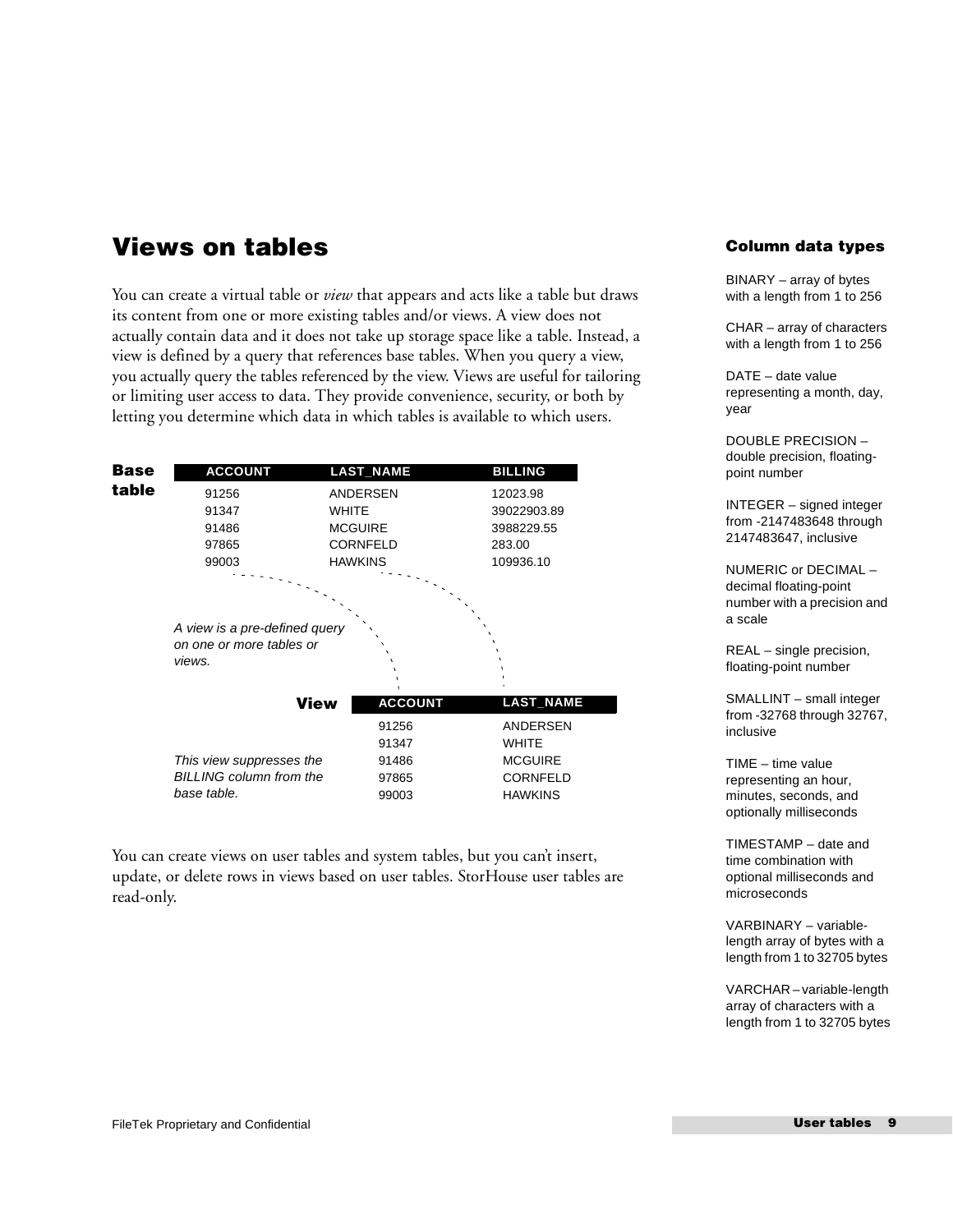

### **Capabilities**

- Maximum number of indexes in a database: 999,999,999
- Maximum number of indexes for a table: 150
- Maximum length of an indexed column (including VARBINARY and VARCHAR columns): 256 bytes
- Maximum number of columns in a compound index: 16
- Maximum size of a compound index: 2048 bytes

## <span id="page-9-0"></span>**Indexes**

*Indexes* provide efficient access to table data. You can create an index on a column or combination of columns in a user table. An index based on one column is a *simple index*. An index based on more than one column is a c*ompound index*. StorHouse supports three index types—value, hash, and range.

### **Value index**

Value indexes work best with queries that return multiple rows based on a range of values. A *value index* contains an ascending list of all the values in a column (or group of columns for a compound value index). For each column value, the index contains an index map to the table row containing that value. By searching the index rather than the table, then matching column values to row IDs, StorHouse/RM can more efficiently find requested table rows.

| Value index             |               |                  |                      |                  |
|-------------------------|---------------|------------------|----------------------|------------------|
| <b>BILL ACCT column</b> |               |                  | <b>BILLING table</b> |                  |
| Value                   | <b>Row ID</b> |                  |                      |                  |
| 10000                   |               | <b>BILL ACCT</b> | <b>LAST NAME</b>     | <b>BILL DATE</b> |
| 10001                   |               | 10000            | ANDERSEN             | 01/10/1999       |
| 20000                   | 3             | 10001            | WHITE                | 01/02/1999       |
| 20001                   | 4             | 20000            | <b>MCGUIRE</b>       | 01/12/1999       |
| 30000                   | 5             | 20001            | <b>CORNFELD</b>      | 01/15/1999       |
|                         |               | 30000            | <b>HAWKINS</b>       | 01/01/1999       |

### **Hash index**

Hash indexes work best with queries that return a specific record based on a specific value. A *hash index* is a two-part index based on an index map extent and a hit list that uses a proprietary StorHouse algorithm to effectively locate individual table rows based on individual index values. For hash indexes (unlike for value indexes), StorHouse/RM must access the data row to determine that the row's column content meets the selection criteria. StorHouse/RM, for example, might use a hash index for the following SQL statement:

SELECT ACCOUNT FROM CUSTOMER WHERE ACCOUNT = 99003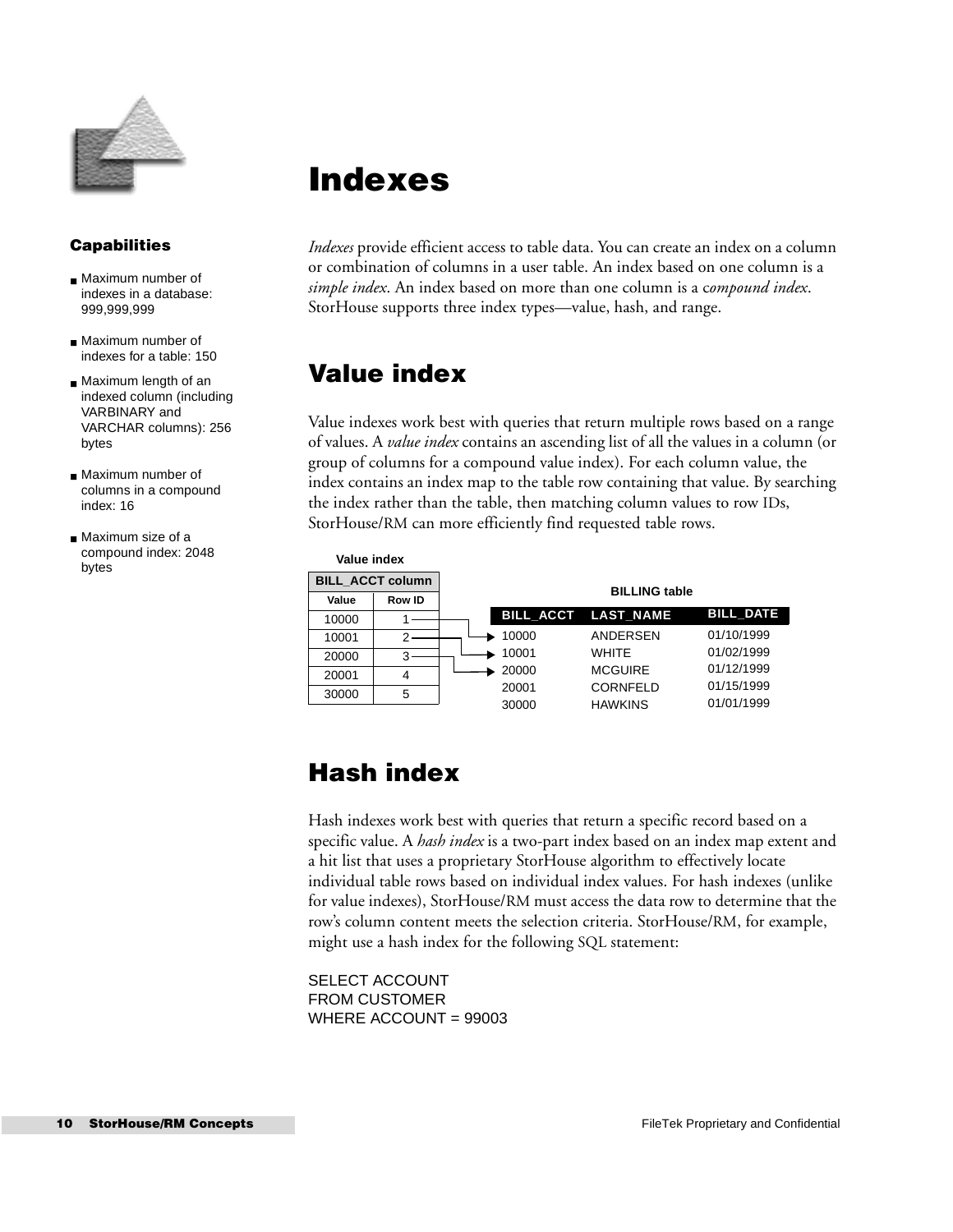## **Range index**

Range indexes are useful for user tables with multiple segments. A range index contains the lowest and highest column data values for each table segment in a user table. Instead of searching through multiple table segments, StorHouse/RM first looks at the range index to find the specific table segment with the requested data values. Then, StorHouse/RM might use any hash or value indexes to find a specific data value or range of values in the table segment. For instance, in the following example, if you requested data for 01/15/1999, StorHouse/RM would check the range index and determine that table segment 1 contains that date value.



Each time you load new data into a table, StorHouse/RM enters the low and high data values into the range index. If there's one table segment, there's one low and high value pair in the range index. If there are 100 table segments, there are 100 low and high value pairs in the range index.

Range indexes are stored in a set of system tables. There's one system table for each column data type.

### **Index basics**

- You can create any index type for any column.
- You can create different types of indexes for the same column. For instance, you can create a range and a value index for the same column. StorHouse/RM decides which index to use to satisfy a specific query.
- You must create all indexes before you load the table data.
- Value and hash indexes are stored in index segments on the StorHouse storage hierarchy.
- Range indexes are stored in system tables on the StorHouse UNIX file system.
- Index segments can reside on different storage devices from table segments.
- The StorHouse software automatically manages the migration and backup of index segments based on the user tablespace definition.
- All index values are stored in ascending order.
- Invalidating a table segment also invalidates all corresponding index segments.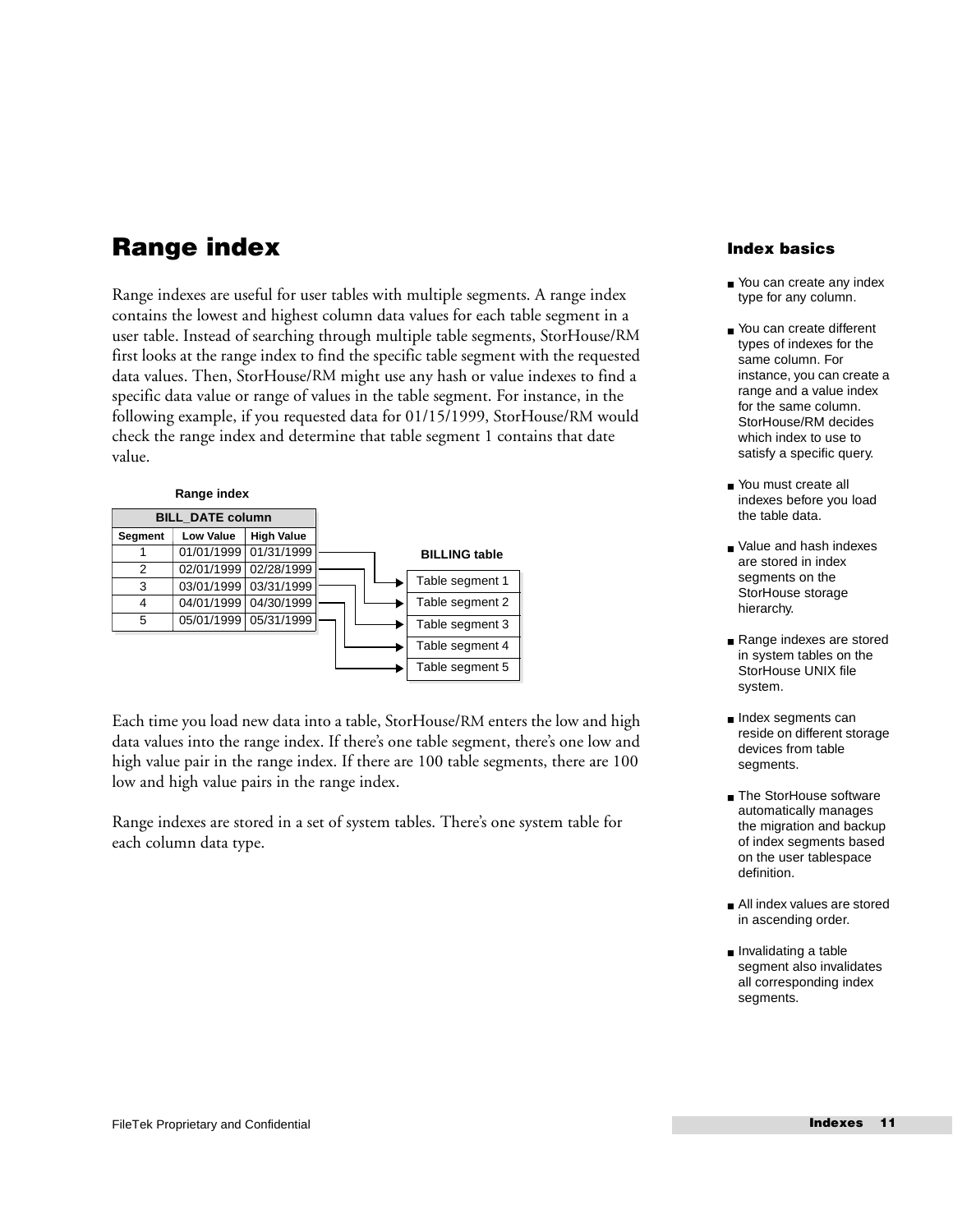

## <span id="page-11-0"></span>**User tablespaces**

### **User tablespace basics**

- A database has one or more user tablespaces.
- When you create a user table, you assign it to a user tablespace.
- When you create an index for a user table, you can assign it to the same user tablespace as the table or to a different user tablespace.
- You can assign different indexes of a table to different user tablespaces.
- Table segments of a user table can be stored in multiple VSETs and FSETs.
- Index segments can be stored in multiple VSETs and FSETs and different VSETs and FSETs from their associated table segments.
- You can change storage parameters later to store subsequent segments differently.

A *user tablespace* defines where table segments, hash index segments, and value index segments are stored on the StorHouse storage hierarchy. It also sets attributes that influence storage management, like backup and migration. Each user tablespace consists of one or more *subspaces* that define different storage parameters for different types of segments.



**Assigning storage.** The VSET (volume set) and FSET (file set) subspace parameters assign storage on StorHouse.

- A *VSET* is one or more physical volumes that are treated as a logical unit of storage. A *volume* is a unit of media, such as an optical disk cartridge or a tape cartridge, on which data can be recorded and read. You use VSETs to control the physical grouping of files.
- An *FSET* is an area of storage within a volume set. Files are stored in FSETs.

Whether you use multiple subspaces and different VSETs and FSETs in a user tablespace depends on your data and your access and performance requirements. For example, if you want to manage the storage of table data and indexes the same way, you can create one subspace and assign one FSET in one VSET. Or if you want to manage the storage of table data and indexes in different ways but remove them from StorHouse at the same time, you can create multiple subspaces and assign different FSETs for the same VSET. Or if you want to manage the storage of table data and indexes in different ways and don't need to remove them from StorHouse at the same time, you can create multiple subspaces and assign different FSETs and VSETs for each subspace.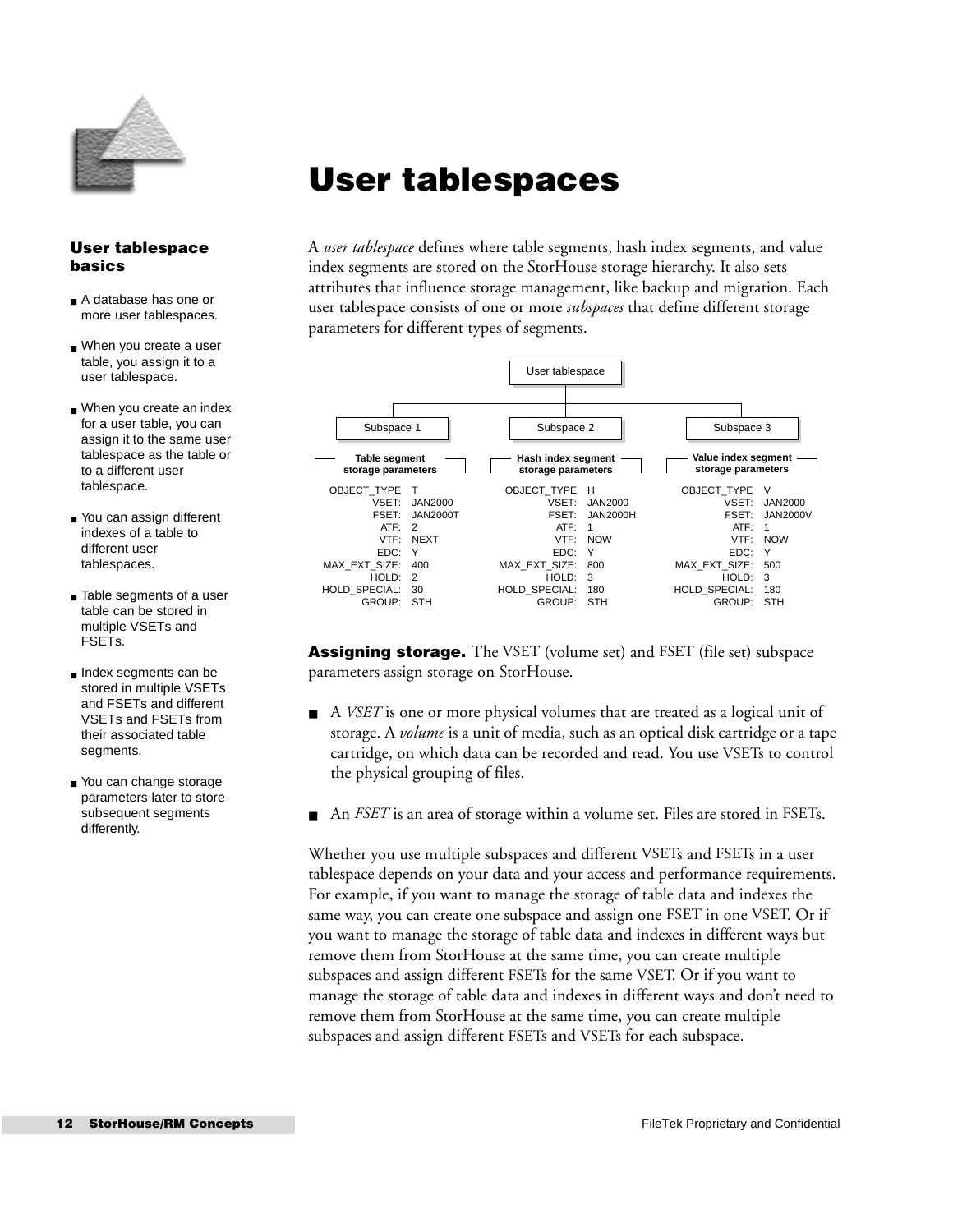### **Creating performance and primary file copies.** The VTF

(*Vulnerability Time Factor*) subspace parameter controls the creation of performance and primary copies of StorHouse segments. Performance copies reside in the StorHouse performance buffer. Primary copies reside in resident file sets on the designated StorHouse media. During a load, StorHouse/RM can:

- Bypass the performance buffer and directly write the segments to their resident file sets
- Write segments to the performance buffer first and copy them to their file sets second
- Write segments to the performance buffer then copy them to their file sets during the next StorHouse write-back operation

**Migrating performance copies.** The ATF (*Access Time Factor)* subspace parameter works with the StorHouse migrate function to keep data that is most likely to be accessed in the StorHouse performance buffer while maintaining a supply of free space. Additionally, the HOLD (for data extents) and HOLD\_SPECIAL (for DF and map extents) subspace parameters define the number of days to hold these extents in the performance buffer.

**Using error detection checking.** The EDC (Error Detection Code) subspace parameter determines whether to use the StorHouse error detection feature for segments. StorHouse generates EDCs during data loads and uses EDCs to detect errors during data movement in StorHouse.

**Setting data extent sizes.** For table, hash, and value index segments, the MAX\_EXT\_SIZE subspace parameter specifies the maximum data extent size (in megabytes) that StorHouse/RM writes to StorHouse during a load operation. StorHouse/RM checkpoints each data extent when it reaches the maximum size and then creates a new one. StorHouse/RM can recover data extents to the last successful checkpoint.

### **Subspace basics**

- A user tablespace contains one or more subspaces.
- A subspace defines the storage parameters for segments.
- You can create up to 2,147,483,647 subspaces in one user tablespace.
- You can create a subspace for a specific segment type, such as table segments only or hash index segments only or value index segments only.
- You can also create a subspace for all segment types.
- The OBJECT\_TYPE parameter determines the type of segment allowed in a subspace: T for table segments, H for hash index segments, V for value index segments, or blank for all types.
- You can create multiple subspaces for the same segment type, for instance, one subspace for January table segments, another subspace for February table segments, and so on.
- When loading data, you can use default subspaces, select specific subspaces, or rotate among subspaces for each segment type.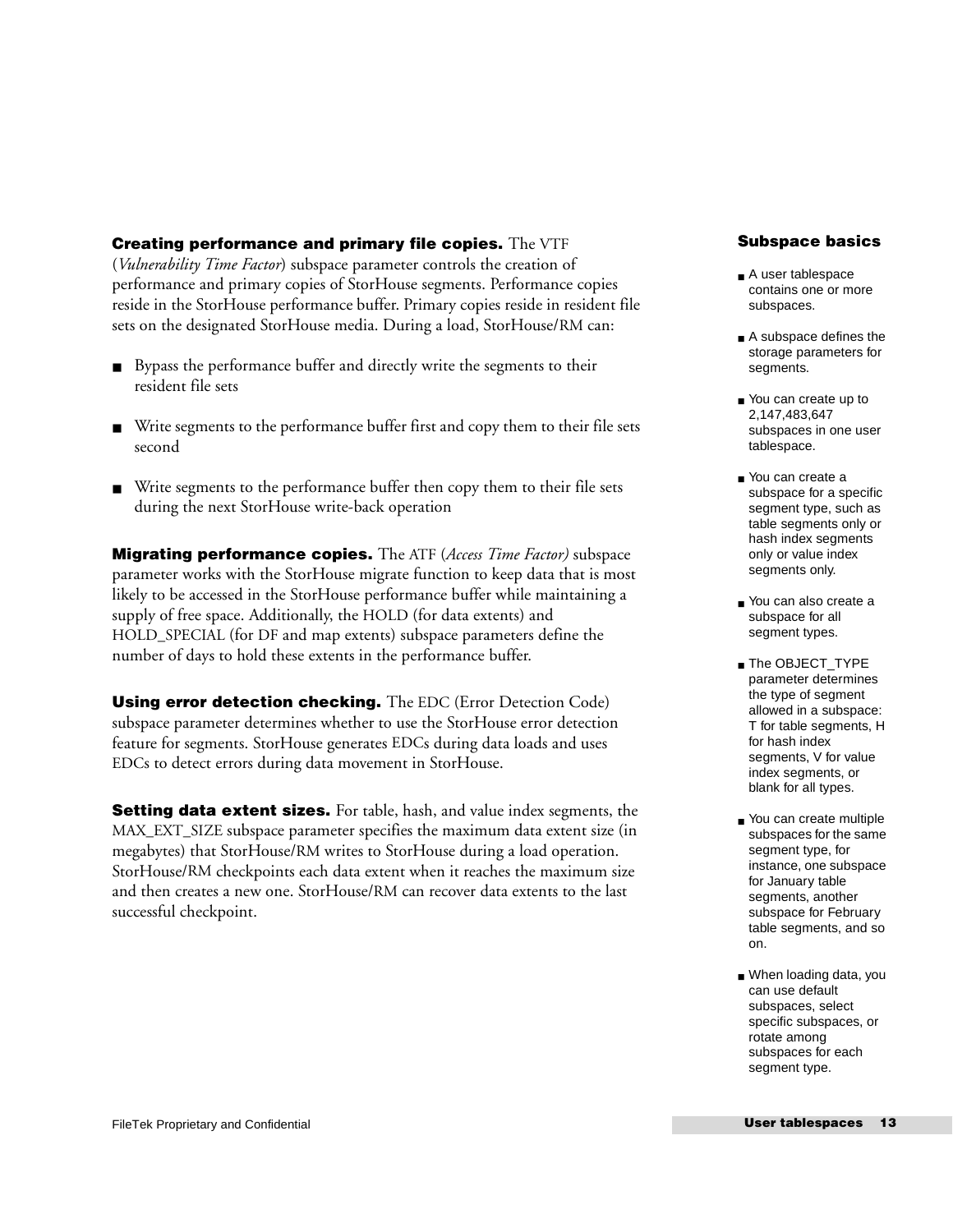

## <span id="page-13-0"></span>**Metadata**

### **Metadata basics**

- StorHouse/RM creates a system tablespace and metadata for each new database.
- Each system component is a separate UNIX file.
- All system tables have corresponding logs.
- Some, not all, system tables have indexes.
- Range indexes are stored in system tables.
- The StorHouse metadata backup utility backs up system components.
- The StorHouse metadata restore utility recovers system components with the latest metadata backup files.

*Metadata* are system components that StorHouse/RM creates and uses to manage a database. These components, stored on the StorHouse UNIX file system within a system tablespace, are as follows:

- System tables
- System table indexes
- System table logs
- System table index logs

### **System tablespaces**

For each database, StorHouse/RM creates a separate database directory on the StorHouse server. This database directory, also called *system tablespace*, is a logical structure that contains all of the system components for a specific database.

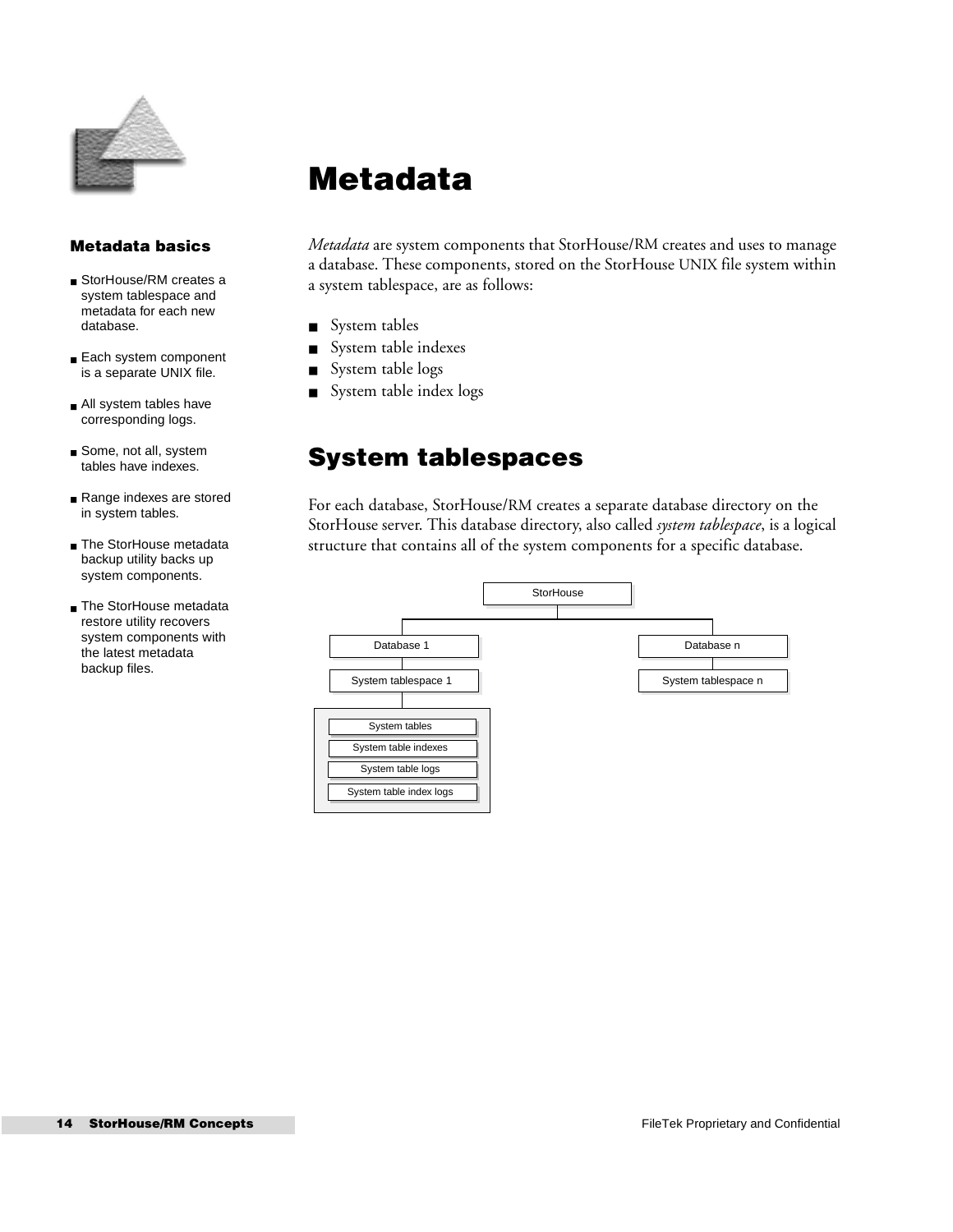### **System tables**

StorHouse/RM creates a set of system tables for each database in the database system tablespace. *System tables* contain information about a database. StorHouse/RM updates system tables when you create database components, reads system tables to verify that database components exist and that accounts are authorized to access them, and updates system tables after confirmed loads. Authorized users can query system tables by submitting a SELECT statement. For instance, you can query the SYSTBLSPACES system table to list the user tablespaces in a database or the SYSINDEXES system table to determine the types of indexes defined for a user table. The following table describes each system table.

| <b>SYSTEM TABLE</b>   | <b>DESCRIPTION</b>                                              |
|-----------------------|-----------------------------------------------------------------|
| <b>SYSCOLAUTH</b>     | Contains column update privileges                               |
| <b>SYSCOLUMNS</b>     | Describes columns of user tables                                |
| <b>SYSDBAUTH</b>      | Lists account database privileges                               |
| <b>SYSINDEXES</b>     | Defines each indexed column                                     |
| <b>SYSPACKAGE</b>     | Defines each package in a database                              |
| <b>SYSPACKSTMT</b>    | Contains each statement in a package                            |
| SYSRANGES datatype    | Contain range index entries                                     |
| <b>SYSSMUSERS</b>     | Sets default user tablespaces                                   |
| SYSSTAT COL           | Contains statistics for each indexed column of a segment        |
| SYSSTAT HIST          | Contains the spread and frequency of each histogram bucket      |
| SYSSTAT IDX           | Contains row averages for queries that use value indexes        |
| SYSSTAT SMATRIX       | Contains matrixes for calculating spreads of non-numeric values |
| <b>SYSSTHEILES</b>    | Contains StorHouse file and group names for segments            |
| <b>SYSSTHSEGMENTS</b> | Contains Information about segments                             |
| <b>SYSSTHSPACES</b>   | Describes subspaces in user tablespaces                         |
| <b>SYSSYNONYMS</b>    | Defines synonyms in a database                                  |
| <b>SYSTABAUTH</b>     | Contains account table privileges                               |
| <b>SYSTABLES</b>      | Defines each user table, system table, and view                 |
| <b>SYSTBLSPACES</b>   | Defines each user tablespace in a database                      |
| <b>SYSVIFWS</b>       | Describes each view in a database                               |

### **System table indexes**

StorHouse/RM creates system table indexes for specific system tables when a database is created. System table indexes are stored as UNIX files in the same directory as the system table files. Their operation is transparent to you.

### **System table logs**

Each system table has a corresponding system table log that's used to recover changes to system tables. Before StorHouse/RM updates a system table, it first copies a "before image" of any record being updated to the system table log and then makes the change in the system table. If the transaction fails or is rolled back, StorHouse/RM copies the before image (or undo record) back to the system table, removing the change. If the transaction completes or is committed, StorHouse/RM empties the system table log.

### **System table index logs**

Each system table index has a log that can recover changes to system table indexes. The operation of the index log is the same as the system table log.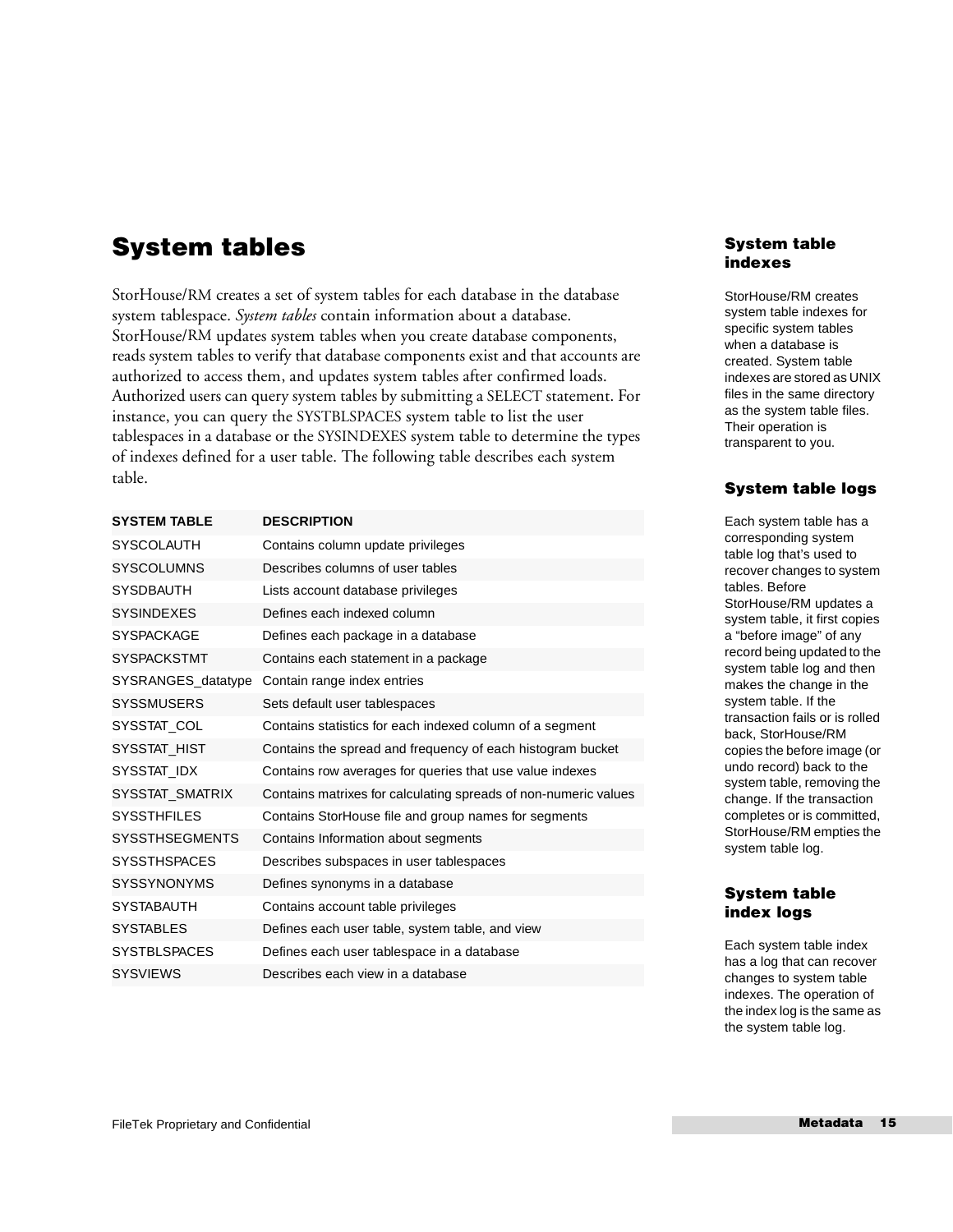

### **File migration factor**

The purpose of file migration is to keep highly accessed extents in the performance buffer while maintaining a supply of free space in the buffer for new high-access files. To accomplish this, StorHouse maintains a migration factor for each extent. User-controllable parameters determine when to start a migration. The migration factor determines which extents to migrate. This migration factor is derived from the file ATF attribute, size, and access history. Typically:

- Extents with smaller migration factor values are migrated off the performance buffer first.
- Extents with many accesses tend to have larger migration factors than extents with few accesses.
- Extents with larger sizes tend to have smaller migration factors than extents with smaller file sizes.
- Extents with older accesses tend to have smaller migration factors than extents with more recent accesses.

## <span id="page-15-0"></span>**Storage management**

StorHouse/SM complements its relational counterpart by providing systemmanaged storage features for table files, index files, and metadata backup files located anywhere in the StorHouse storage hierarchy.

## **File management**

With StorHouse/SM, you can design and tune data availability strategies and migration paths through the storage hierarchy. For instance, you can initially load table data on the performance buffer for fast write time and fast access, or you can load table data directly to optical or tape. StorHouse/SM can automatically duplicate file copies in different libraries to increase data availability and to improve access performance. As access requirements diminish, StorHouse/SM can migrate files to a lower-cost-per-megabyte media or move files located on selected volumes to shelf storage automatically based on usage, access requirements, available space, and user-defined parameters. The following diagram shows one example of how two files can move through the storage hierarchy.

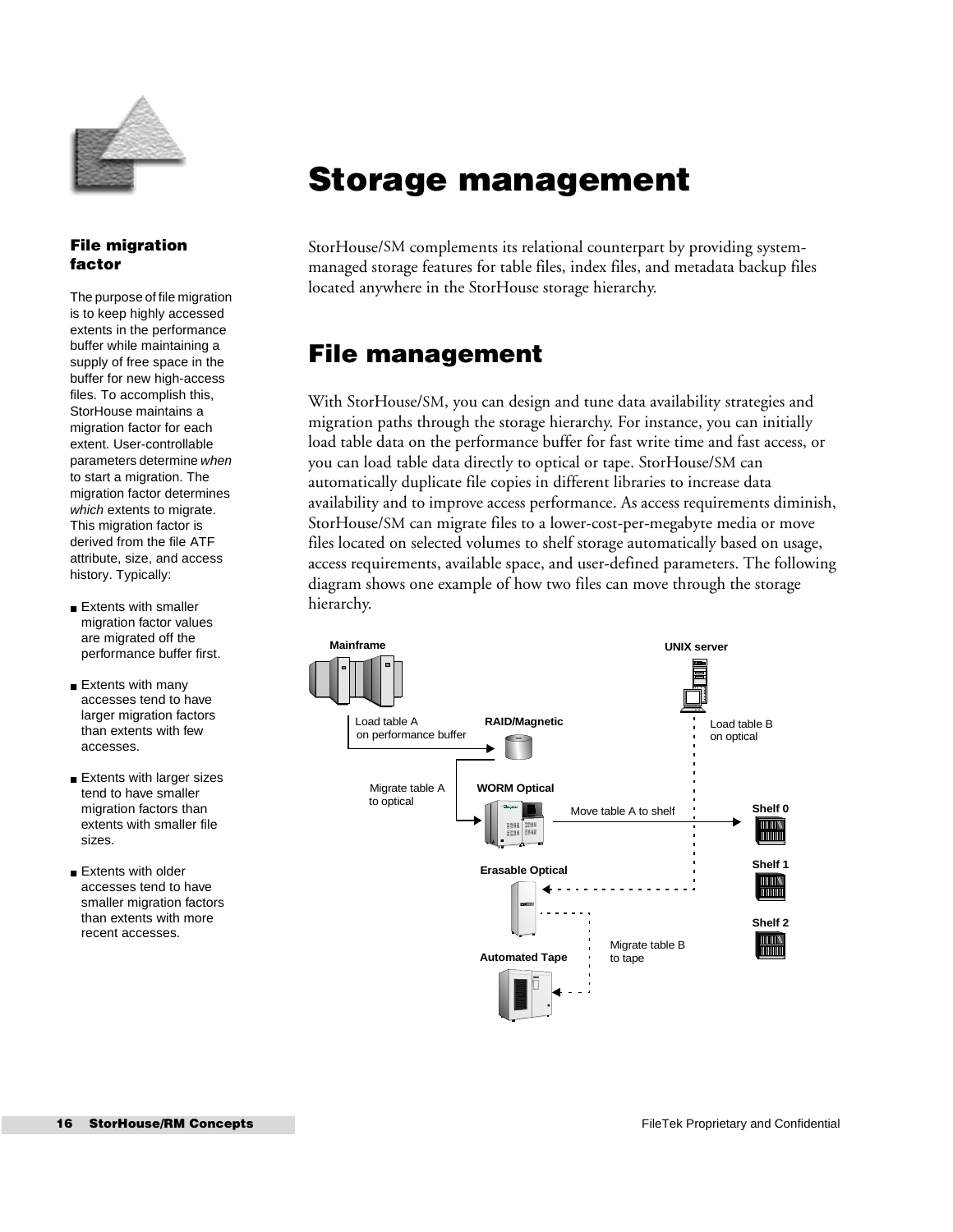### **Volume management**

A *volume* is a unit of media on which data can be recorded and read. RAID, magnetic disk, erasable and WORM optical disk, and tape cartridges are all examples of StorHouse volumes, or media. Some of the features for managing volumes are described here.

**Migration.** StorHouse automatically migrates volumes between libraries and shelf devices. It selects volumes that aren't in use, have the oldest access time, or aren't flagged for retention—or *volume holding*—in the library device. You can also manually move specific volumes between library devices or between a library device and shelf storage at any time.

**Retirement.** This feature protects against read errors due to erasable media degradation. StorHouse retires a volume by moving file extents from erasable volumes (such as tape) to one or more other volumes in the same volume set. StorHouse selects volumes for retirement based on media mount limits and volume mount counts.

- The *media mount limit* (recommended by the media manufacturer and initially set at installation) indicates the number of mounts that a volume of the media can undergo before the risk of unrecoverable errors due to media degradation exceeds a safe threshold.
- The *volume mount count* indicates the number of times a volume has been used (mounted and dismounted).

You can also manually retire a volume regardless of the mount count and mount limit values.

**Erasure.** For erasable optical and tape media, you can erase entire volumes and volume sets to remove unused data. Space on erased volumes is available for reallocation in the volume set.

### **Storage performance features**

- Volume holding lets you keep frequently accessed volumes in a library device. Volumes that you hold migrate to shelf storage after other volumes.
- Pre-emptive priority processing ensures that all transaction-oriented, time-sensitive requests have priority over sequential or batch requests.
- Look-ahead queuing minimizes response time by servicing all current requests for a mounted cartridge before dismounting it.
- Platter cycling ensures that a greater percentage of chronological data is mounted and available for retrieval without the need to flip cartridges.
- Duplexing simplifies file recovery, increases the availability of data to near 100%, and improves overall response time. StorHouse automatically determines when to access the duplex copy instead of the primary copy for better overall system performance.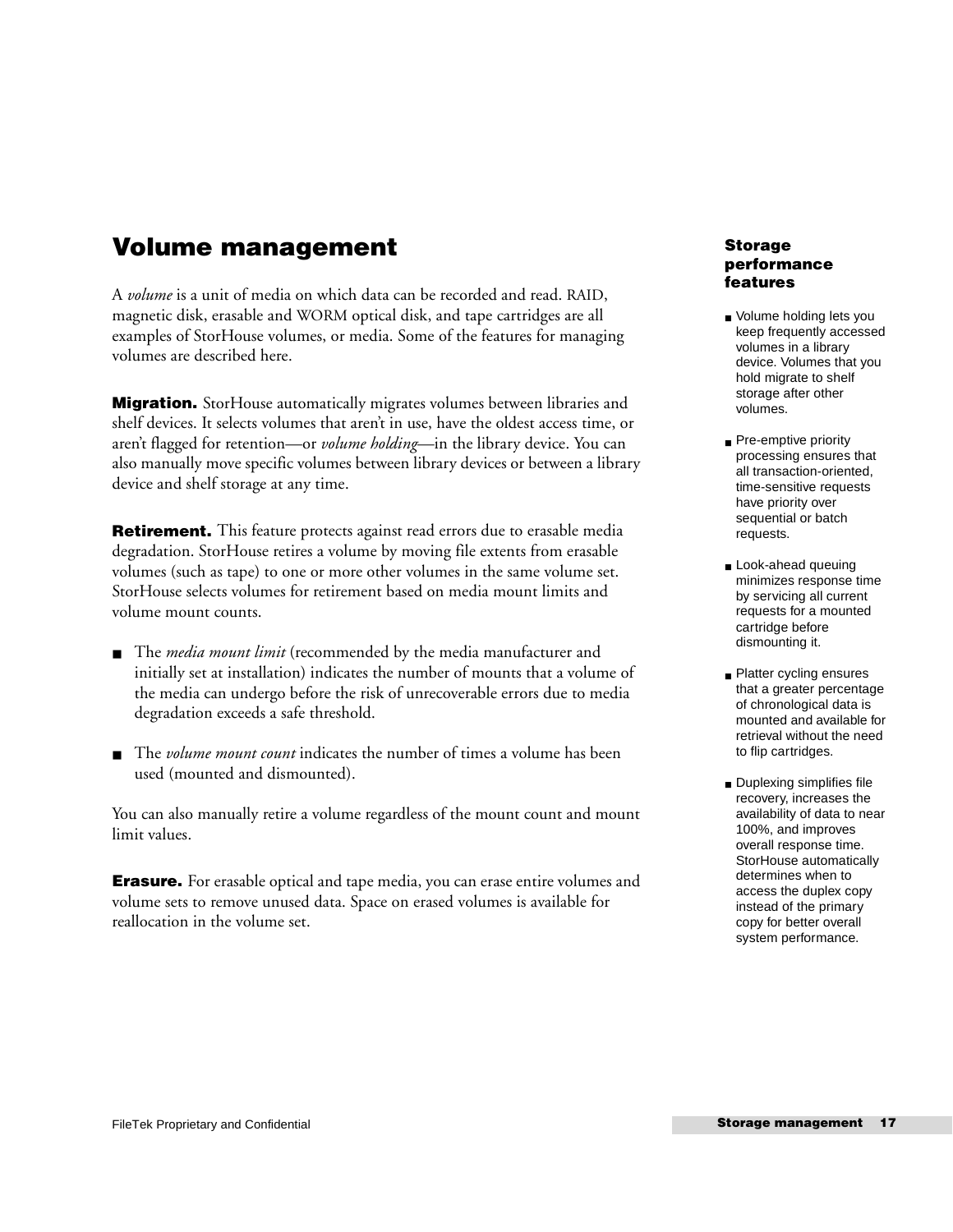

### **File copies**

- Performance buffer copy active file extents stored on high-speed magnetic disk for optimal access.
- Primary copy a file copy available for normal access.
- Backup copy a duplicate copy of a primary file. You can use a backup copy to recover a primary file that has been corrupted or destroyed. You can also export and import a backup copy.
- Archive copy a duplicate copy of a primary file. You can export archive copies from StorHouse and can import them to recover one or more files. You can also recover a primary file from an archive copy.

## <span id="page-17-0"></span>**Backup**

StorHouse backup facilities simplify data recovery should the need arise.

## **Backup operations for database user files**

StorHouse provides backup operations for creating secondary copies of table and index files.

- *Write-back* copies new file extents from the performance buffer to their primary file sets. The VTF attribute in each subspace of a user tablespace determines when write-back occurs for table or index files.
- *Backup* creates a backup copy of a primary file, leaving the source file (primary) intact. You can schedule a backup to run automatically at specified intervals.
- *Archive* creates an archive copy of a primary file, leaving the source file intact. You can schedule an archive to run automatically at specified intervals.

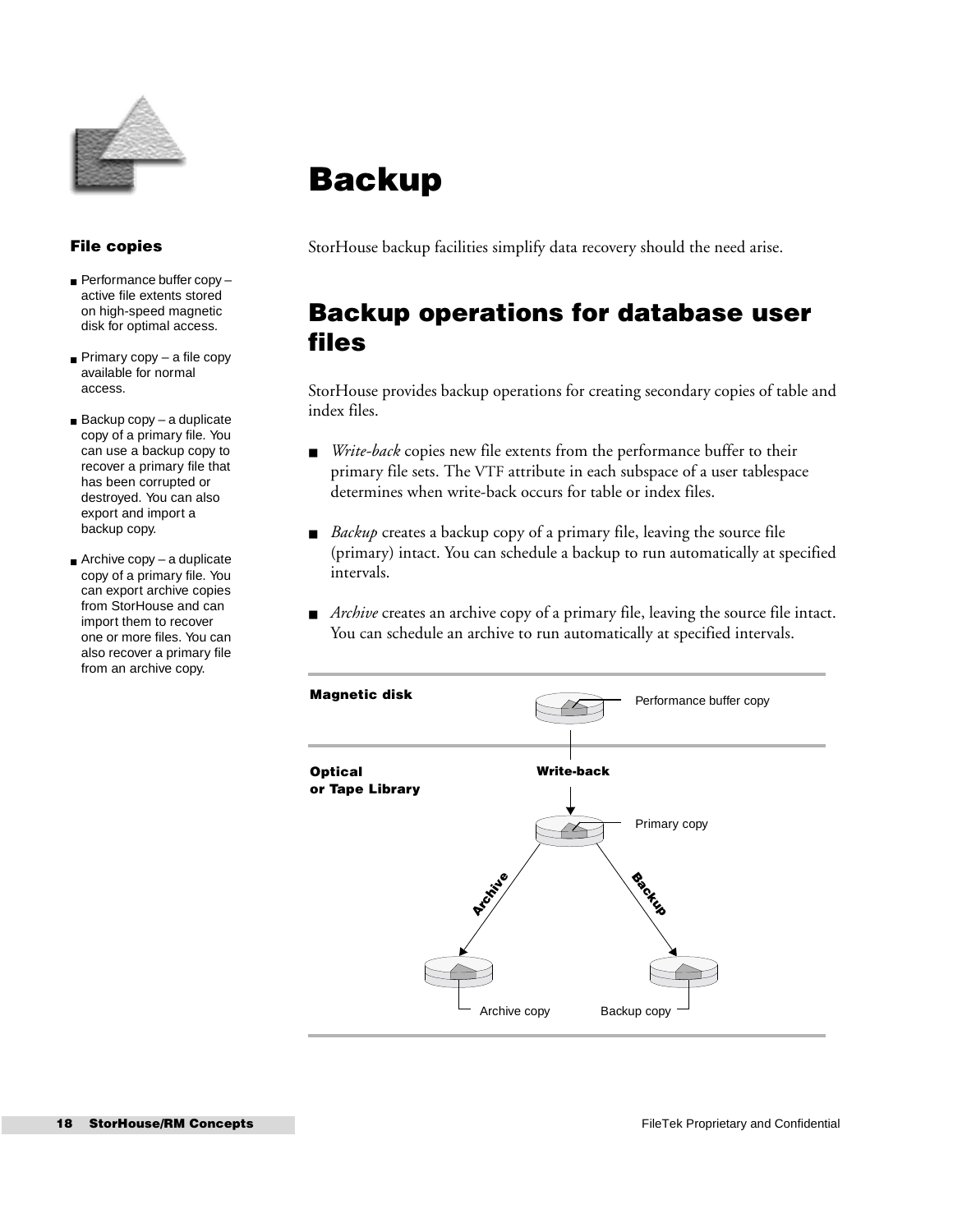### **Backup utility for metadata**

The *metadata backup utility* copies the following files from a database directory on UNIX to one primary file copy on the StorHouse storage hierarchy:

- System tables, including range indexes
- System table indexes
- System table logs
- System table index logs

This utility creates metadata backup files in the file set and volume set that you name using StorHouse system parameters. All metadata backup files for all databases are grouped in one file set and volume set. Each time you run a backup, the utility creates a new backup file version for the specified database.



**Volume set for metadata backup files**

You can create backup and archive copies of metadata backup files, then move those copies to shelf and store them off-site for disaster recovery purposes.

### **Metadata backup utility features**

- You can back up metadata for one database or multiple databases at the same time.
- You can schedule a metadata backup to run at specific frequencies (like hourly, daily) and times.
- The metadata backup utility stops when it detects any active loads.
- You can set a limit for the number of backup file versions to keep. The maximum is 99 for each database.
- StorHouse automatically deletes old file versions (based on your limit) to make room for new ones.
- The most recent file version is used to recover metadata.
- Only an authorized account with the StorHouse OPERATOR, SERVICE, or SYSTEM privilege can run the metadata backup utility.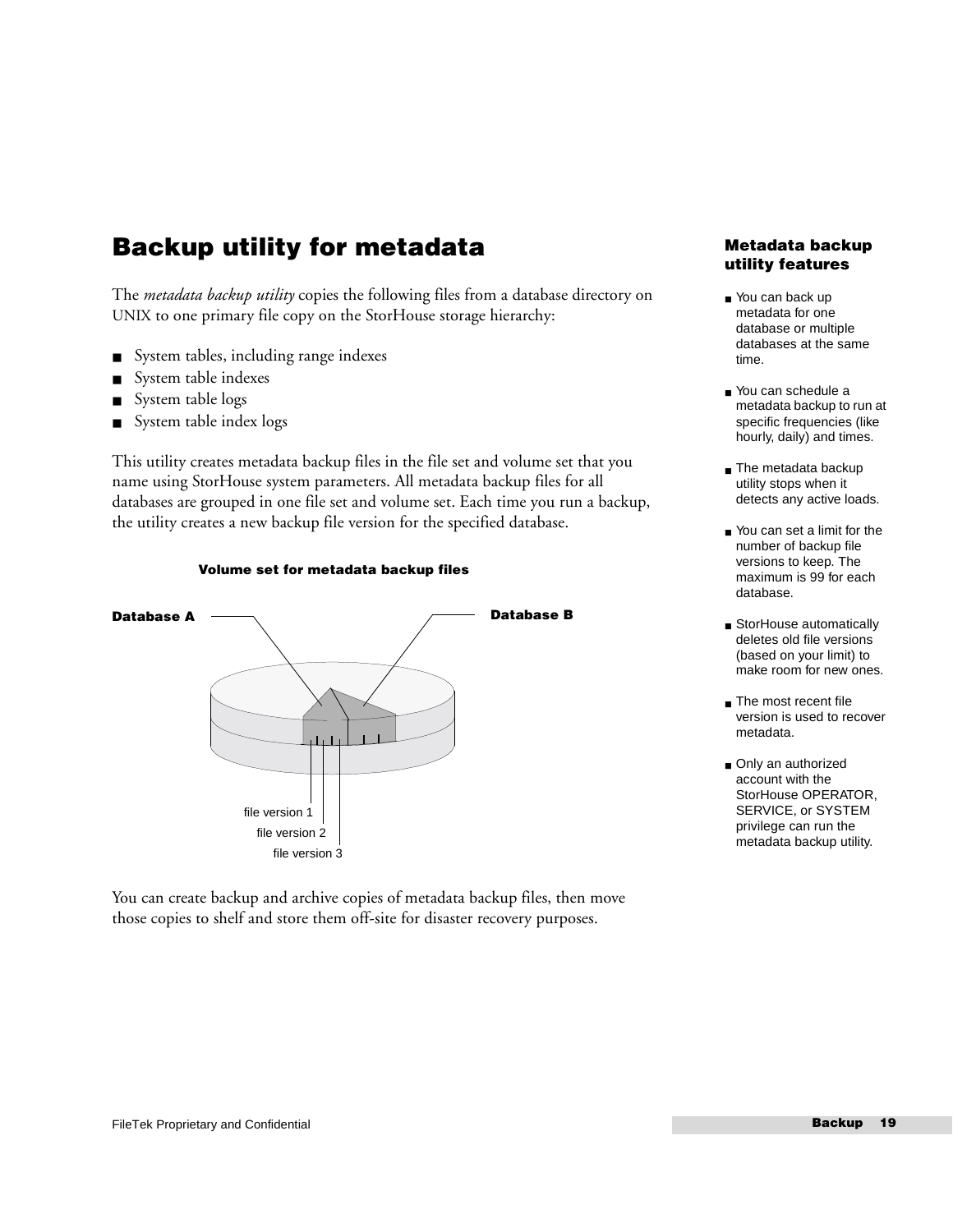

### **Disaster recovery, general recovery**

Disaster recovery is the process of re-creating a destroyed production system after a devastating event or natural disaster (for example, a fire, flood, tornado, or earthquake). Such events can prevent users from writing and accessing critical business data because of damaged or destroyed hardware, software, and media. StorHouse provides software features that expedite disaster recovery. For more information about these features, refer to the FileTek Recovery Strategies manual, publication number 900117.

General recovery is the process of re-creating misplaced files and broken cartridges or recovering data because of events like engine failures, power losses, or operating system crashes. For instance, should heavily accessed tape cartridges begin to degrade, general database user file recovery can recreate the data on new volumes and retire the old ones. Or if your site loses power while an engine is updating the metadata, general metadata recovery can protect your database and restore it to a consistent state.

## <span id="page-19-0"></span>**Recovery**

StorHouse attempts to recover from error conditions automatically, but there are some conditions that require assistance. In the event of a failure or error, StorHouse provides recovery tools for metadata and database user files. This topic focuses on general recovery features.

### **Metadata recovery**

The purpose of metadata recovery is to protect databases left in an inconsistent state due to a failure.

- An *inconsistent database* occurs when a single atomic operation that updates one or more system tables fails before completing and committing all updates.
- An *unprotected database* allows access ("dirty reads") and further updates to inconsistent metadata.

Structures used to recover metadata are metadata backup files and undo records in system table logs and system table index logs. Processes used to recover metadata are the automated metadata recovery process and the metadata restore utility. Metadata recovery scenarios are described below.

**Engine failure.** If an engine terminates abnormally during DDL or metadata UPDATE, INSERT, or DELETE processing, the *automated metadata recovery process* invokes a recovery process to roll back incomplete updates and noncommitted metadata. Any locks in place at the time of the failure are held and then released after the roll back.

**Power loss or system crash.** When the system initializes after a power loss or operating system crash, the automated metadata recovery process inspects the database directories for an inconsistent state and invokes a recovery process for each inconsistent database. The recovery process locks the metadata to prohibit dirty reads and then releases the locks when recovery completes.

**Hardware failure.** In the unlikely event that the magnetic disks containing the database directories should fail, the *metadata restore utility* can recover the metadata of one or more databases with the latest metadata backup files. This utility locks the metadata while copying the metadata backup files to the database directories.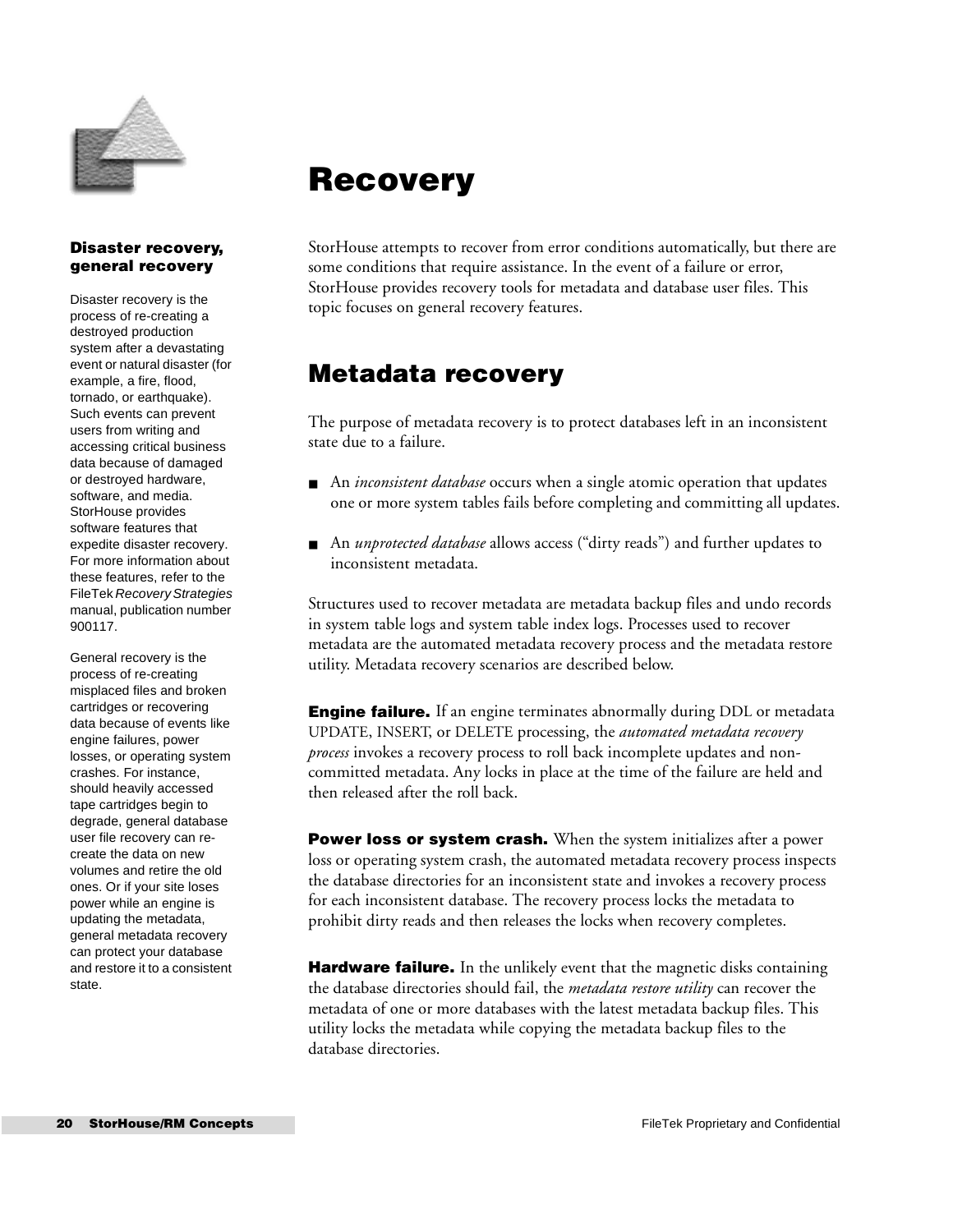### **Database user file recovery**

The purpose of database user file recovery is to ensure access to table and index data. Structures used to recover database user files are backup and archive file copies. Recovery scenarios are described below.

**Broken or misplaced volume.** If a volume containing database user files breaks or becomes misplaced or unreadable, you can create a replacement volume as long as you have backup or archive copies of the unreadable files. To recover a volume, you first disable it and then issue the StorHouse RECOVER VOLUME command.

**Unreadable files.** If a primary copy of a database user file is unreadable for any reason, you can create a new primary copy from the backup or archive copy. To recover unreadable database user files, first delete and remove the unreadable primary files and then re-create the primary files with the StorHouse CREATE PRIMARY command.



**Load errors.** If a user table contains incorrect data or you need to create additional indexes after a load, you can invalidate segments and later delete and remove them from StorHouse. If a load fails at any point, the FileTek data loaders provide a restart capability that continues a load from the last checkpoint (data extent) and an abort capability that automatically deletes and removes any partially written segments. A failure during an in-progress load does not require metadata recovery because metadata updates occur only when a load completes successfully and is confirmed.

### **Database user file recovery tools**

- Create a replacement volume in the same volume set to be recovered by copying extents from primary (if readable), backup, or archive copies
- Create new primary copies from backup or archive copies
- Move selected backup or archive volumes to shelf storage and store them off-site for disaster recovery purposes
- Disable lost, destroyed, or otherwise unusable volumes
- Preview the backup or archive volumes that are needed to recover one or more disabled primary volumes
- Retire tape volumes that have degraded with use by copying extents from one volume in a volume set to one or more new volumes in a volume set
- Validate that all extents on a volume can be read
- Use automatic duplex support to access backup or archive copies when the primary copy is on a disabled volume or in an offline device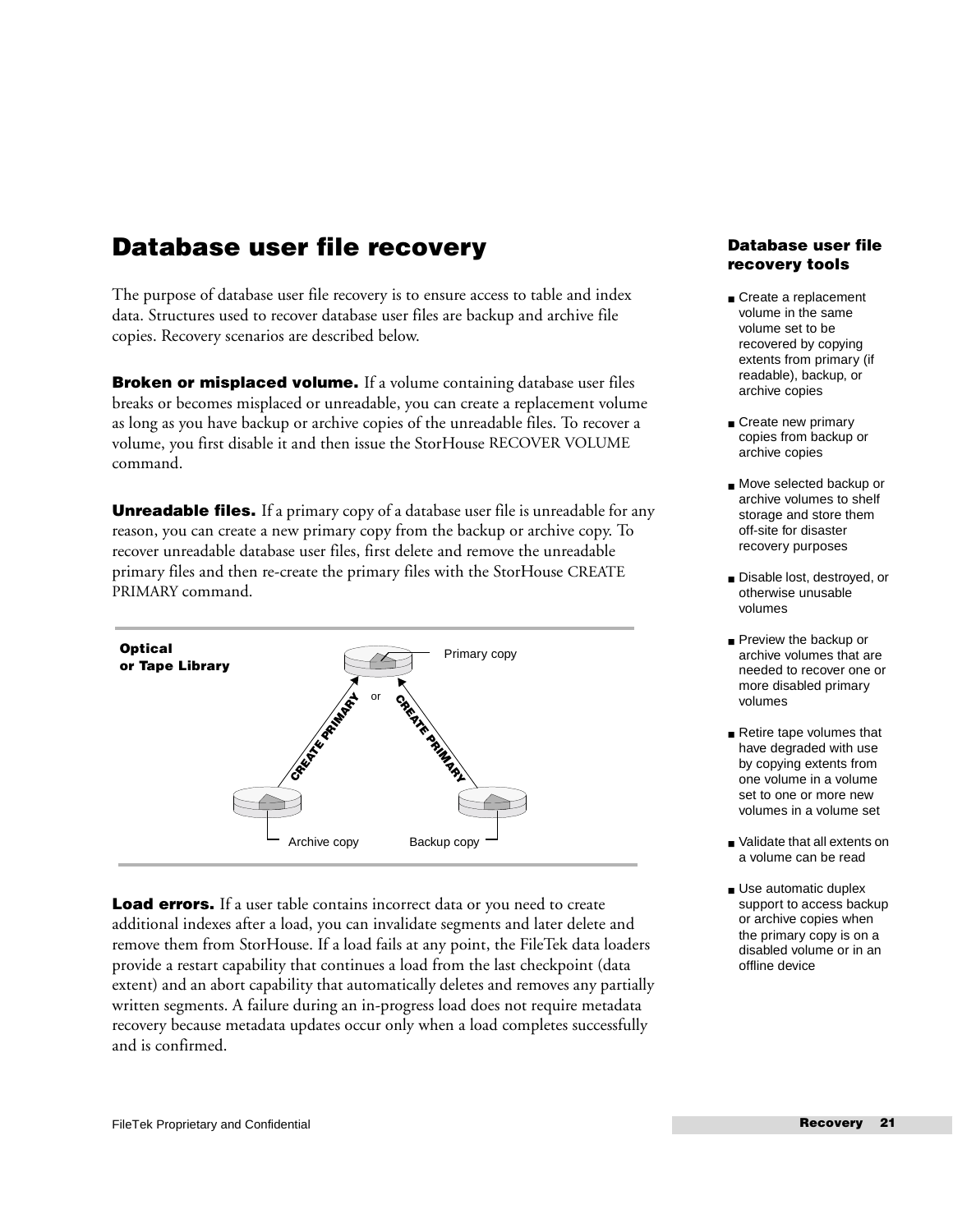

## <span id="page-21-0"></span>**Software architecture**

StorHouse/RM is composed of the following software modules.\*

| <b>Software for SQL processing</b> |                                                                                                    |                                     |            |                        |                |    | Software for data (un)loading     |                                                 |                      |                          |
|------------------------------------|----------------------------------------------------------------------------------------------------|-------------------------------------|------------|------------------------|----------------|----|-----------------------------------|-------------------------------------------------|----------------------|--------------------------|
|                                    |                                                                                                    | FileTek<br>ODBC driver              |            | ESQL or<br>application | User StorHouse |    |                                   | <b>FileTek</b><br>MVS data<br>loader<br>utility | User                 | StorHouse<br>application |
|                                    | <b>DRDA</b><br>application<br>requestor                                                            | StorHouse/RM API                    |            |                        |                |    |                                   | StorHouse API                                   |                      |                          |
| SequeLink<br>ODBC client<br>driver | <b>SNA</b><br>interface                                                                            | Front end communications<br>manager |            |                        |                |    | User<br><b>FTP</b><br>tool        | StorHouse<br>communications<br>manager          |                      |                          |
|                                    |                                                                                                    |                                     |            |                        |                |    |                                   |                                                 |                      | <b>Client</b>            |
|                                    |                                                                                                    |                                     |            |                        |                |    |                                   |                                                 |                      | <b>Server</b>            |
| SequeLink<br>ODBC server<br>driver | <b>SNA</b><br>interface<br><b>DRDA</b><br>application<br>server<br>Back end communications manager |                                     |            |                        |                |    | StorHouse<br><b>FTP</b><br>server |                                                 | StorHouse<br>manager | communications           |
|                                    | SQL statement manager                                                                              |                                     |            |                        |                |    |                                   |                                                 |                      |                          |
| Parser                             | Optimizer                                                                                          | Authorization<br>manager            |            | Execution<br>manager   | Extractor      | er | Data<br>unload-                   | Server<br>data<br>loader                        |                      |                          |
|                                    |                                                                                                    |                                     | <b>IDX</b> | <b>TPL</b>             |                |    |                                   |                                                 |                      |                          |
|                                    |                                                                                                    |                                     | Page       | manager                |                |    | StorHouse<br><b>API</b>           |                                                 |                      |                          |
|                                    |                                                                                                    |                                     |            |                        |                |    | StorHouse/SM                      |                                                 |                      |                          |
|                                    |                                                                                                    |                                     |            |                        |                |    |                                   |                                                 |                      |                          |

\* The following modules are customer-supplied: SequeLink ODBC client driver, User StorHouse application, User FTP tool, DRDA application requestor, and SNA interface client software.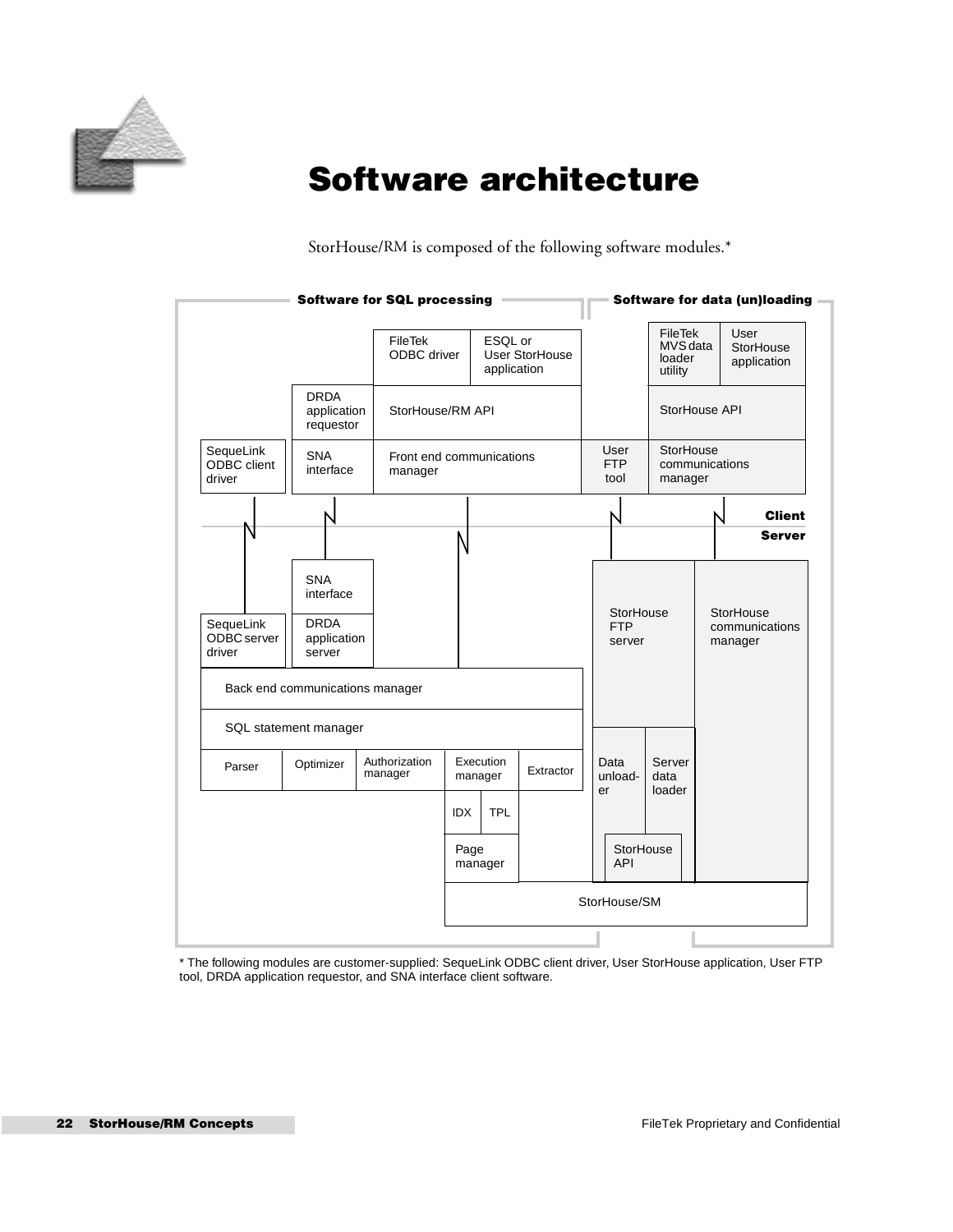## **Client software**

| SequeLink <sup>®</sup> ODBC client driver | Provides access to StorHouse databases from ODBC-enabled client, web, and server applications |
|-------------------------------------------|-----------------------------------------------------------------------------------------------|
| FileTek ODBC driver                       | Enables Windows applications to access StorHouse databases                                    |
| <b>ESQL</b>                               | Enables C and C++ applications to access StorHouse databases                                  |
| User StorHouse application                | Contains API calls that enable user applications to access StorHouse                          |
| StorHouse/RM API                          | Passes prepared SQL statements to the front end communications manager                        |
| Front end communications manager          | Arranges (marshals) prepared SQL in communication packets and unmarshals result set data      |
| DRDA application requestor                | Requests data from a DRDA application server                                                  |
| <b>SNA</b> interface                      | Refers to the client hardware and software necessary to communicate using LU6.2               |
| User FTP tool                             | Transfers input data being loaded and receives result data being unloaded                     |
| FileTek MVS data loader utility           | Prepares input data for loading and transfers the load stream to StorHouse                    |
| StorHouse API                             | Lets user applications access StorHouse, perform file functions, and transfer data            |
| StorHouse communications manager          | Manages socket-level communications between StorHouse client and server systems               |

## **Server software**

| SequeLink ODBC server driver     | Lets StorHouse/RM communicate with ODBC-enabled client, web, and server applications        |
|----------------------------------|---------------------------------------------------------------------------------------------|
| <b>SNA</b> interface             | Refers to the server hardware and software necessary to communicate using LU6.2             |
| DRDA application server          | Supplies data to a DRDA application requestor                                               |
| Back end communications manager  | Unmarshals SQL statements and marshals result set data                                      |
| SQL statement manager            | Tracks SQL statements through all processing steps                                          |
| Parser                           | Checks SQL syntax, validates database components, and builds a preliminary execution tree   |
| Optimizer                        | Builds a final execution tree                                                               |
| Authorization manager            | Checks granted privileges on database components                                            |
| <b>Execution manager</b>         | Runs the constructed execution tree built by the optimizer                                  |
| Extractor                        | Processes qualifying queries that result in full table scans                                |
| <b>IDX</b> routine               | Fetches index data through the page manager                                                 |
| <b>TPL</b> routine               | Fetches tuple (row) data through the page manager                                           |
| Page manager                     | Translates retrieval requests into calls to StorHouse/SM data retrieval services            |
| StorHouse FTP server             | Formats input or result data into a stream and transfers it to StorHouse or a user FTP tool |
| Server data loader               | Receives load streams, loads data into StorHouse user tables, and builds index entries      |
| Data unloader                    | Executes unload requests                                                                    |
| StorHouse API                    | Enables the server data loader and data unloader to perform StorHouse file functions        |
| StorHouse communications manager | Manages communications between the client and server, including ESCON channel support       |
| StorHouse/SM                     | Reads, writes, and manages data on media in the StorHouse storage hierarchy                 |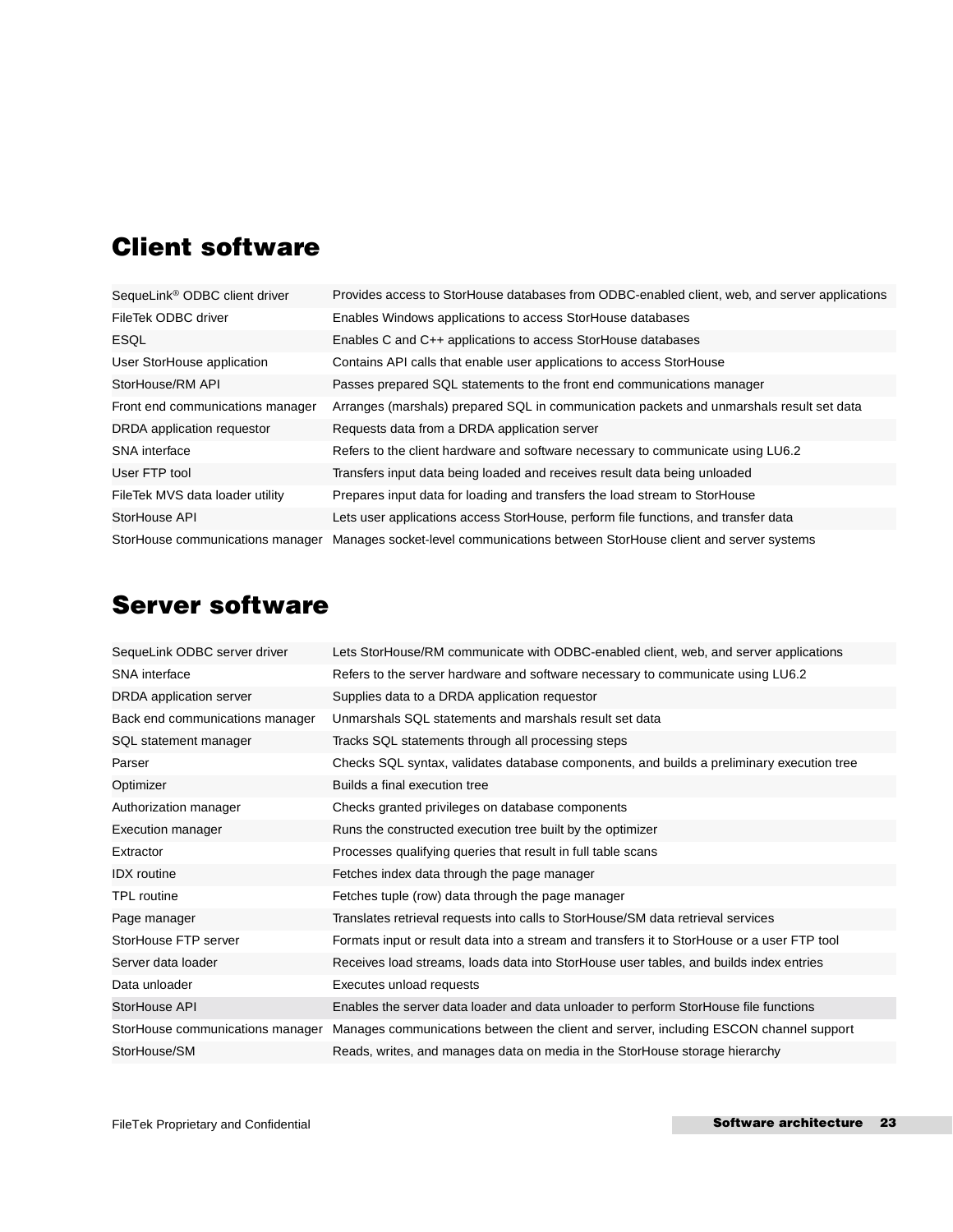

## <span id="page-23-0"></span>**SQL**

### **SQL types**

StorHouse SQL can be static or dynamic.

- Static SQL statements are embedded in a program.
- Dynamic SQL statements are prepared and executed by a program at runtime.
- The StorHouse Embedded SQL (ESQL) interface lets you code static SQL in C and C++ programs.
- All StorHouse SQL statements can be embedded in a program.

### **SQL categories**

Four categories of StorHouse SQL are as follows:

- Data definition language (DDL) statements maintain database components and grant and revoke privileges.
- Data manipulation language (DML) statements query and manipulate data.
- Transaction control statements manage database changes.
- Embedded statements place DDL, DML, and transaction control statements in a C or C++ program.

StorHouse provides industry-standard Structured Query Language (SQL) for accessing StorHouse databases and querying relational data.

### **Statements**

StorHouse supports a subset of ANSI-standard SQL plus extensions defined by FileTek to support additional capabilities. StorHouse SQL statements are:

| <b>STATEMENT</b>             | <b>TYPE</b>        | <b>CATEGORY</b>     |
|------------------------------|--------------------|---------------------|
| <b>ALTER TABLESPACE</b>      | static and dynamic | <b>DDL</b>          |
| <b>BEGIN DECLARE SECTION</b> | static             | embedded            |
| <b>CLOSE</b>                 | static             | embedded            |
| <b>COMMIT WORK</b>           | static and dynamic | transaction control |
| <b>CONNECT</b>               | static and dynamic | embedded            |
| <b>CREATE INDEX</b>          | static and dynamic | <b>DDL</b>          |
| <b>CREATE SYNONYM</b>        | static and dynamic | <b>DDL</b>          |
| <b>CREATE TABLE</b>          | static and dynamic | <b>DDL</b>          |
| <b>CREATE TABLE SPACE</b>    | static and dynamic | <b>DDL</b>          |
| <b>CREATE VIEW</b>           | static and dynamic | <b>DDL</b>          |
| <b>DECLARE</b>               | static             | embedded            |
| <b>DELETE</b>                | static and dynamic | <b>DML</b>          |
| <b>DESCRIBE</b>              | static             | embedded            |
| <b>DISCONNECT</b>            | static and dynamic | embedded            |
| <b>DROP INDEX</b>            | static and dynamic | <b>DDL</b>          |
| <b>DROP SYNONYM</b>          | static and dynamic | <b>DDL</b>          |
| <b>DROP TABLE</b>            | static and dynamic | <b>DDL</b>          |
| <b>DROP TABLE SPACE</b>      | static and dynamic | <b>DDL</b>          |
| <b>DROP VIEW</b>             | static and dynamic | DDL                 |
| <b>END DECLARE SECTION</b>   | static             | embedded            |
| <b>EXECUTE</b>               | static             | embedded            |
| <b>EXECUTE IMMEDIATE</b>     | static             | embedded            |
| <b>FETCH</b>                 | static             | embedded            |
| <b>GRANT</b>                 | static and dynamic | <b>DDL</b>          |
| <b>INSERT</b>                | static and dynamic | <b>DML</b>          |
| <b>OPEN</b>                  | static             | embedded            |
| <b>PREPARE</b>               | static             | embedded            |
| <b>REVOKE</b>                | static and dynamic | <b>DDL</b>          |
| ROLLBACK WORK                | static and dynamic | transaction control |
| <b>SELECT</b>                | static and dynamic | <b>DML</b>          |
| <b>SET CONNECTION</b>        | static and dynamic | embedded            |
| <b>UPDATE</b>                | static and dynamic | <b>DML</b>          |
| <b>WHENEVER</b>              | static             | embedded            |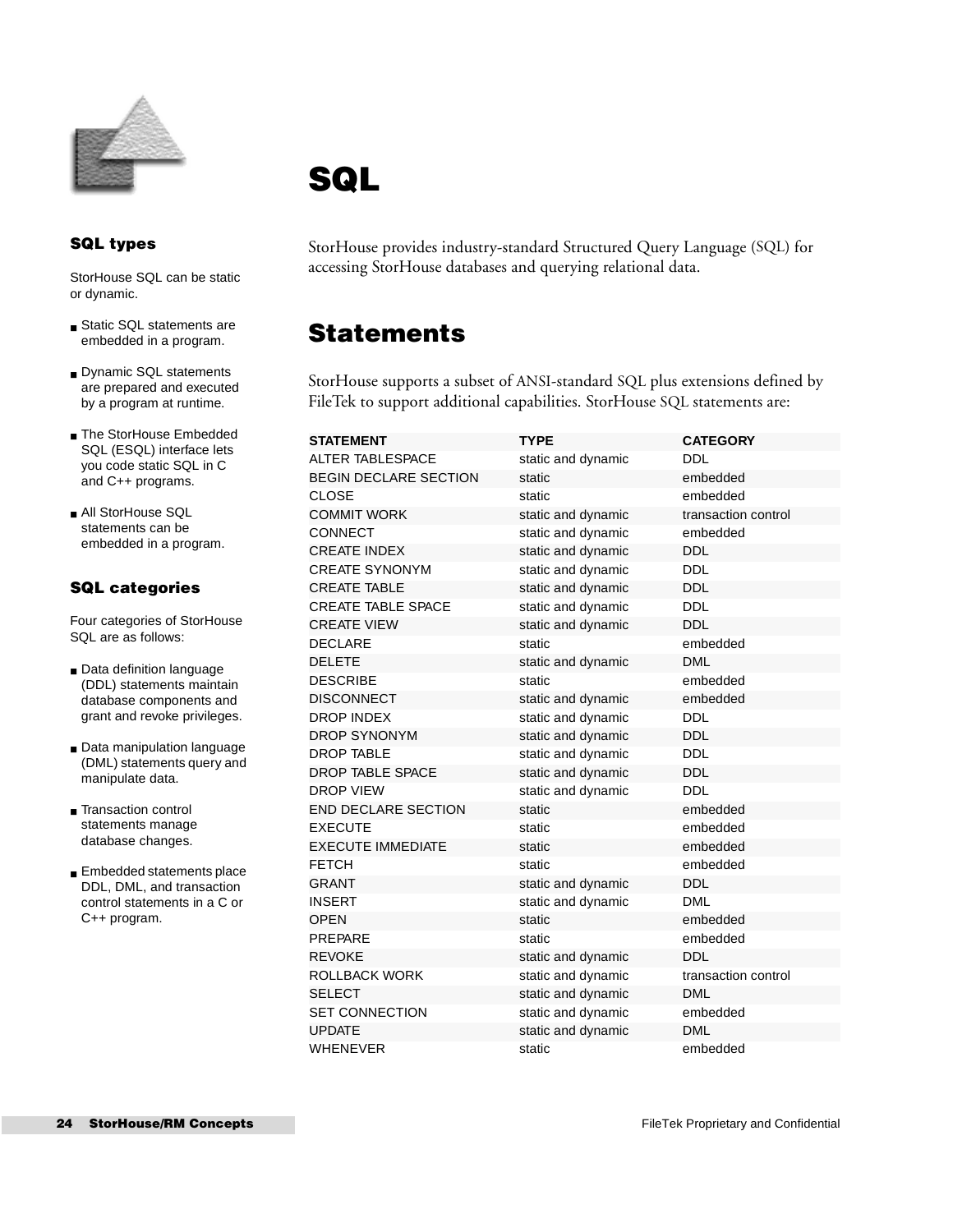### **Predicates**

A *predicate* reduces the number of rows returned by a query. With predicates, you can compare values by using operators or keywords. StorHouse supports these predicates:

| Basic          | <b>EXISTS</b> | NULL <sub></sub> |
|----------------|---------------|------------------|
| <b>BETWEEN</b> | ΙN            | Quantified       |
| Complex        | <b>LIKE</b>   |                  |

## **Functions**

A *function* is a named operation in an SQL statement, followed by one or more expressions. StorHouse supports these aggregate and scalar functions:

| ABS               | <b>INSTR</b>          | <b>RPAD</b>      |
|-------------------|-----------------------|------------------|
| ADD MONTHS        | LAST DAY              | <b>RTRIM</b>     |
| ASCII             | <b>LEAST</b>          | <b>SECOND</b>    |
| <b>AVG</b>        | <b>LENGTH</b>         | <b>SUBSTR</b>    |
| <b>CHR</b>        | <b>LOWER</b>          | <b>SUM</b>       |
| <b>CONCAT</b>     | LPAD                  | TO CHAR          |
| <b>COUNT</b>      | LTRIM                 | TO DATE          |
| <b>DAYOFMONTH</b> | MAX                   | TO HEX           |
| <b>DAYOFWEEK</b>  | <b>MIN</b>            | TO NUMBER        |
| <b>DAYOFYEAR</b>  | <b>MINUTE</b>         | TO TIME          |
| <b>DAYS</b>       | <b>MONTH</b>          | <b>TRANSLATE</b> |
| <b>DECODE</b>     | <b>MONTHS BETWEEN</b> | <b>UPPER</b>     |
| <b>GREATEST</b>   | NEXT DAY              | <b>WEEK</b>      |
| <b>HOUR</b>       | <b>NVL</b>            | <b>YEAR</b>      |
| <b>INITCAP</b>    | <b>QUARTER</b>        |                  |
|                   |                       |                  |

### **Operators**

Basic predicates compare values with a relational operator, while complex predicates use a logical operator.

- Relational operators are:  $=, >, <, >=, <=, <$
- Logical operators are: NOT, AND, and OR

Quantified predicates use the keywords ALL, ANY, or SOME.

### **Aggregate and scalar functions**

Aggregate functions summarize information about groups of rows in a table. The result contains a single row that summarizes all selected rows. StorHouse aggregate functions are:

- AVG
- COUNT
- MAX
- MIN
- SUM

Scalar functions produce a single value from another value. In the functions table, all functions except AVG, COUNT, MAX, MIN, and SUM are scalar functions.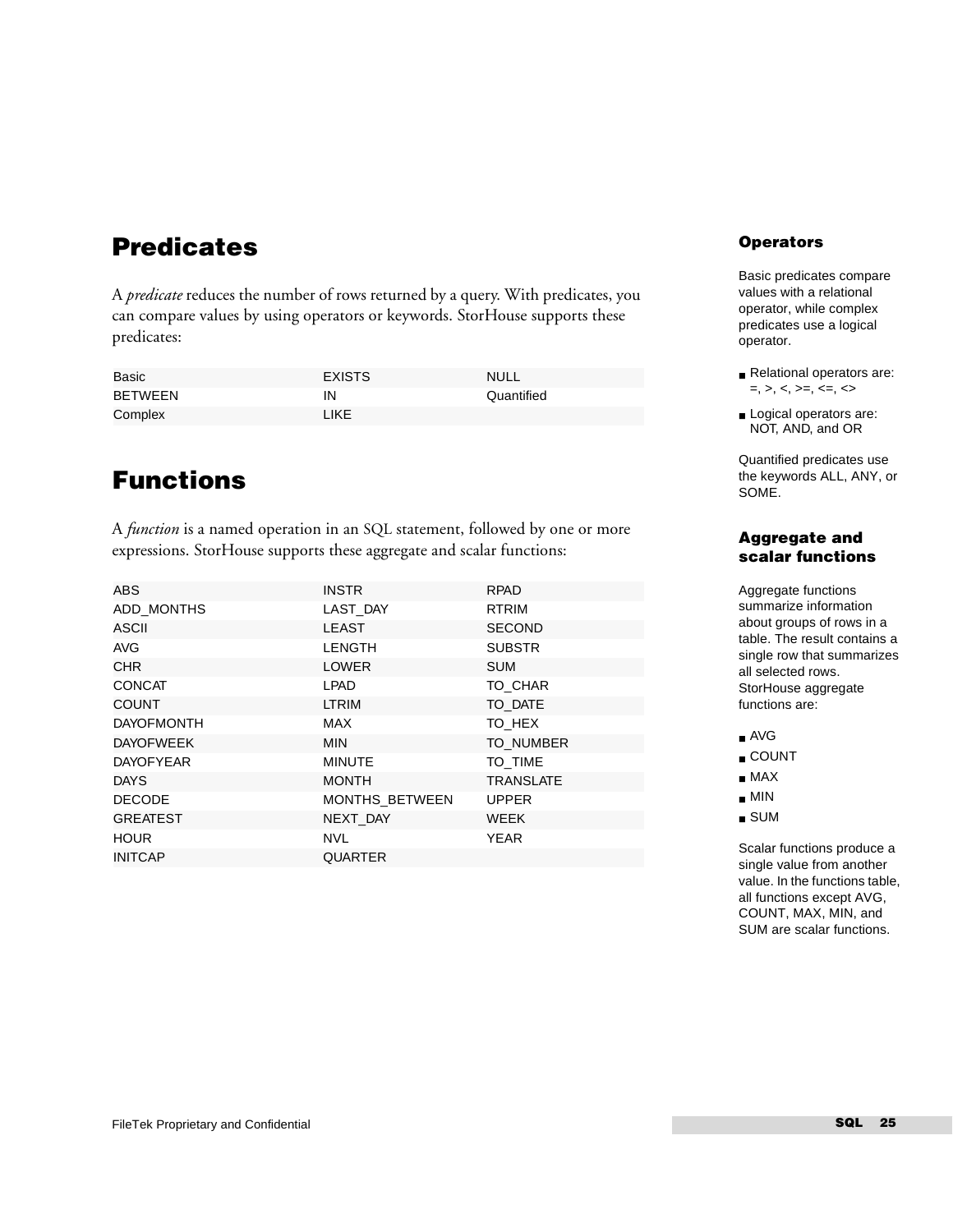

### **Static versus dynamic SQL**

Static SQL statements are hardcoded in a program. These statements are compiled when the rest of the program is compiled. You use static SQL when you know—at compile time—which SQL statements you're going to issue and the names of the tables and columns you plan to select. Only the values of host variables in your search condition may change from one execution to the next.

An example of a static query is an airline reservation system that checks for available seats. You would use host variables to tailor the flight number and date, but the table and columns in the SELECT statement remain static. Unlike static SQL statements, which are embedded in a program, dynamic SQL statements are built at runtime and placed in a string host variable.

## <span id="page-25-0"></span>**ESQL**

StorHouse provides an Embedded SQL Interface (ESQL) for coding StorHouse SQL statements in C and C++ programs. By embedding SQL statements in a host program, you can develop applications that are more flexible than those developed in just the host language or SQL. Statements embedded in an ESQL program are called *static SQL*.

## **Compiling an ESQL program**

Because an ESQL program contains a mix of SQL and host language statements, you cannot submit it directly to a host language compiler. You must first submit it to the *StorHouse ESQL precompiler,* which scans your source program and translates the embedded SQL into host language statements that include StorHouse/RM runtime subroutines. The output of this translation is a pure C or C++ program, which you can compile, link, and execute. The ESQL precompiler also accepts C or  $C_{++}$  object files and passes them to the C or  $C_{++}$  linker. The following diagram illustrates the path from source code to executable for an ESQL program.

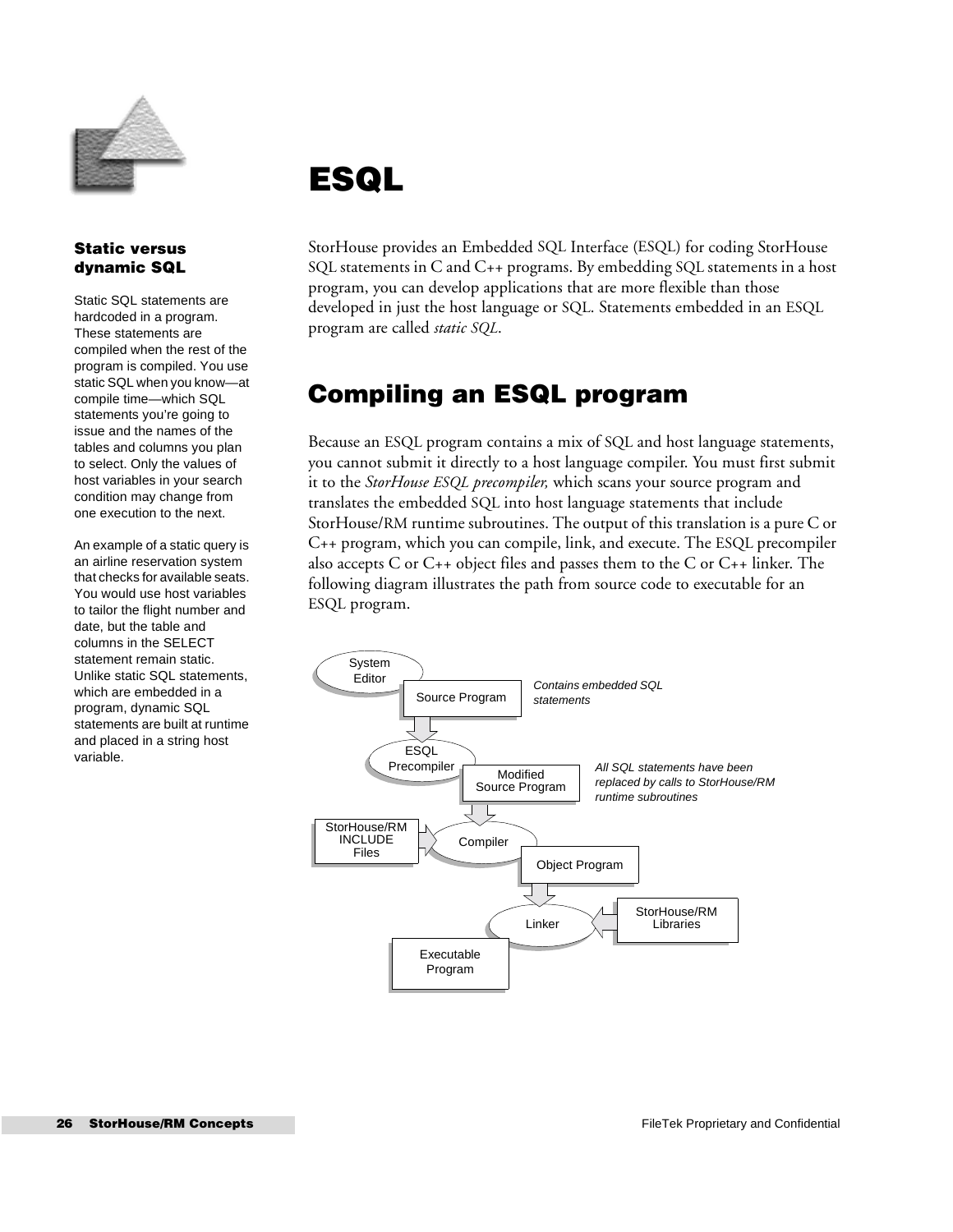## **Submitting queries with ESQL**

You submit queries in an ESQL program with the SELECT statement. StorHouse ESQL supports the following SELECT statement clauses: FROM, GROUP BY, HAVING, INTO, ORDER BY, and WHERE. For queries that return only one row, you use the SELECT statement INTO clause. For queries that return more than one row, you use a *cursor* to retrieve—or fetch—one row at a time or an array of rows into output host variables.



## **Checking the status of SQL**

ESQL programs require a data structure called the SQL Communications Area (SQLCA) to hold information about the status of your most recently executed SQL statement. StorHouse updates the SQLCA after every executable SQL statement. You can use the SQLCA to check return code information, number of rows fetched, and warning flags. C programs implement the SQLCA as a global structure that is automatically declared and defined by the ESQL precompiler.

### **Host variables**

You can use variables from a program, called host variables, in embedded SQL statements wherever constants are allowed. You use host variables to tailor an SQL statement. There are two types of host variables:

- Input host variables pass data to StorHouse/RM. They are typically used in WHERE clauses.
- Output host variables pass data and status information to your program. They are typically used in SELECT or FETCH statement INTO clauses.

You can associate a host variable with an optional indicator variable. An indicator variable is an integer variable that detects NULL or truncated values.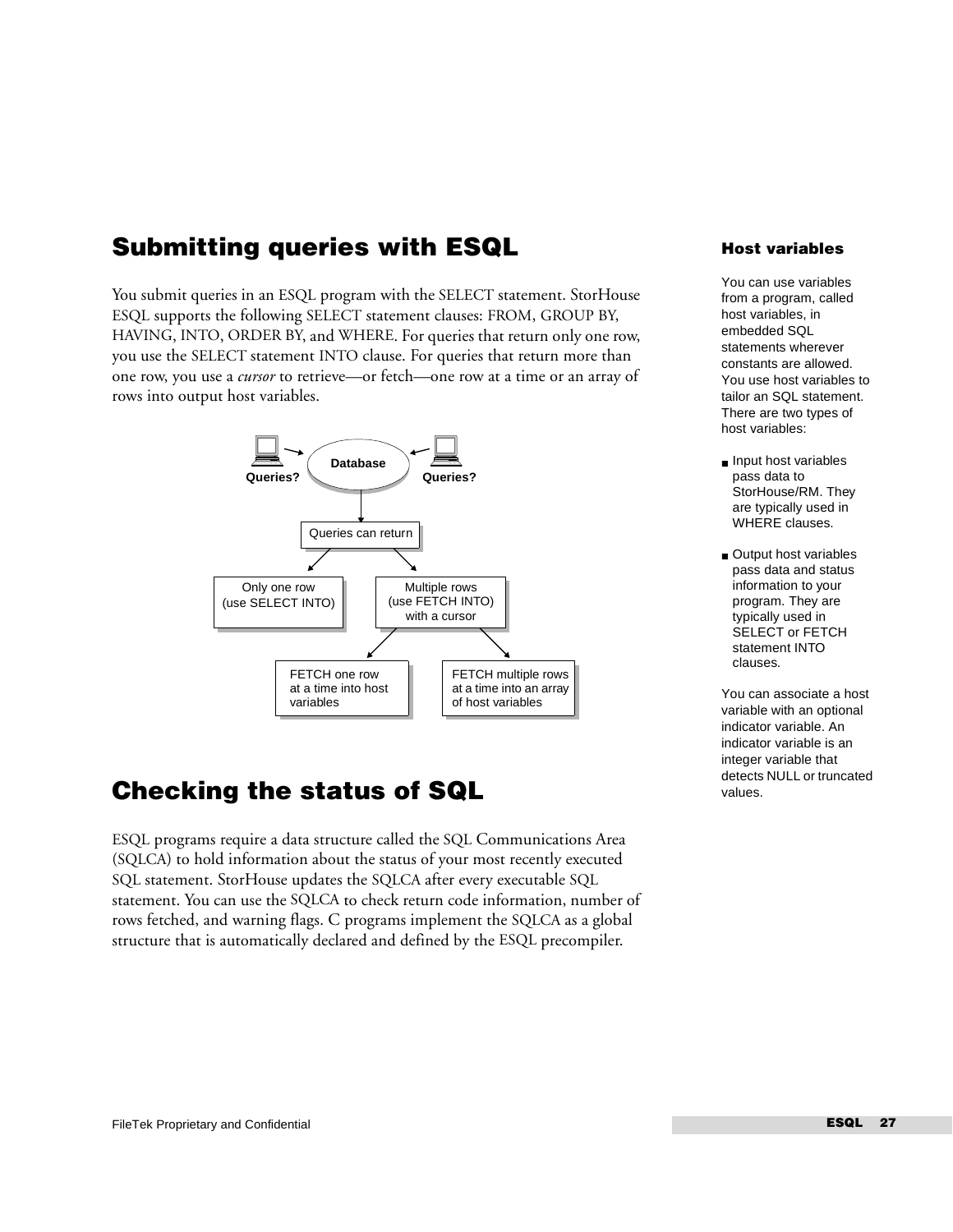

your host variables,

ESQL precompiler generates the corresponding host

types defined in C

Section.

### **Excerpt from an ESQL program**

This sample ESQL program illustrates some of the static SQL statements and techniques used to code an ESQL program.

```
#include <stdio.h>
                            #include <stdlib.h>
                            #include <string.h>
                            static int static_select( void );
                            static int usage
                            (
                                  char *prog
                            );
                            static int usage
                            (
                                  char *prog
                            )
                            {
                            fprintf( stderr, "Usage: %s <dbname>\n\n", prog );
                            return ( 0 );
                            }
                            main
                            (
                                  int argc,
                                  char *argv[]
                            )
This is a Declare Section—
                            {
a required ESQL program 
                            int rc = 0;
                                                                         All embedded SQL statements start 
component that contains 
                              A
                                                                         with EXEC SQL.
                            EXEC SQL BEGIN DECLARE SECTION;
                                  char dbname[64];
indicator variables, and 
                            EXEC SQL END DECLARE SECTION;
new type declarations. The 
                            if ( argc != 2 )
                                  return ( usage( argv[0] ) );
language declarations for 
                            strcpy( dbname, argv[1] );
these variables and types 
                            EXEC SQL
so that you can use them 
                              WHENEVER SQLERROR GOTO err;
at your convenience in 
                                                                         Your program must connect to a 
SQL and C. ESQL does 
                            EXEC SQL
                                                                         StorHouse database before it can 
not recognize variables or 
                               CONNECT TO :dbname AS 'conn1';
                                                                        submit queries. A single program 
                                                                         can connect to up to 10 databases 
                            rc = static_select();
language statements 
                                                                         at a time. The CONNECT and 
coded outside a Declare 
                            EXEC SQL
                                                                         DISCONNECT statements manage 
                               DISCONNECT 'conn1';
                                                                         connectivity.
```
**28 StorHouse/RM Concepts FileTek Proprietary and Confidential** 

return ( rc );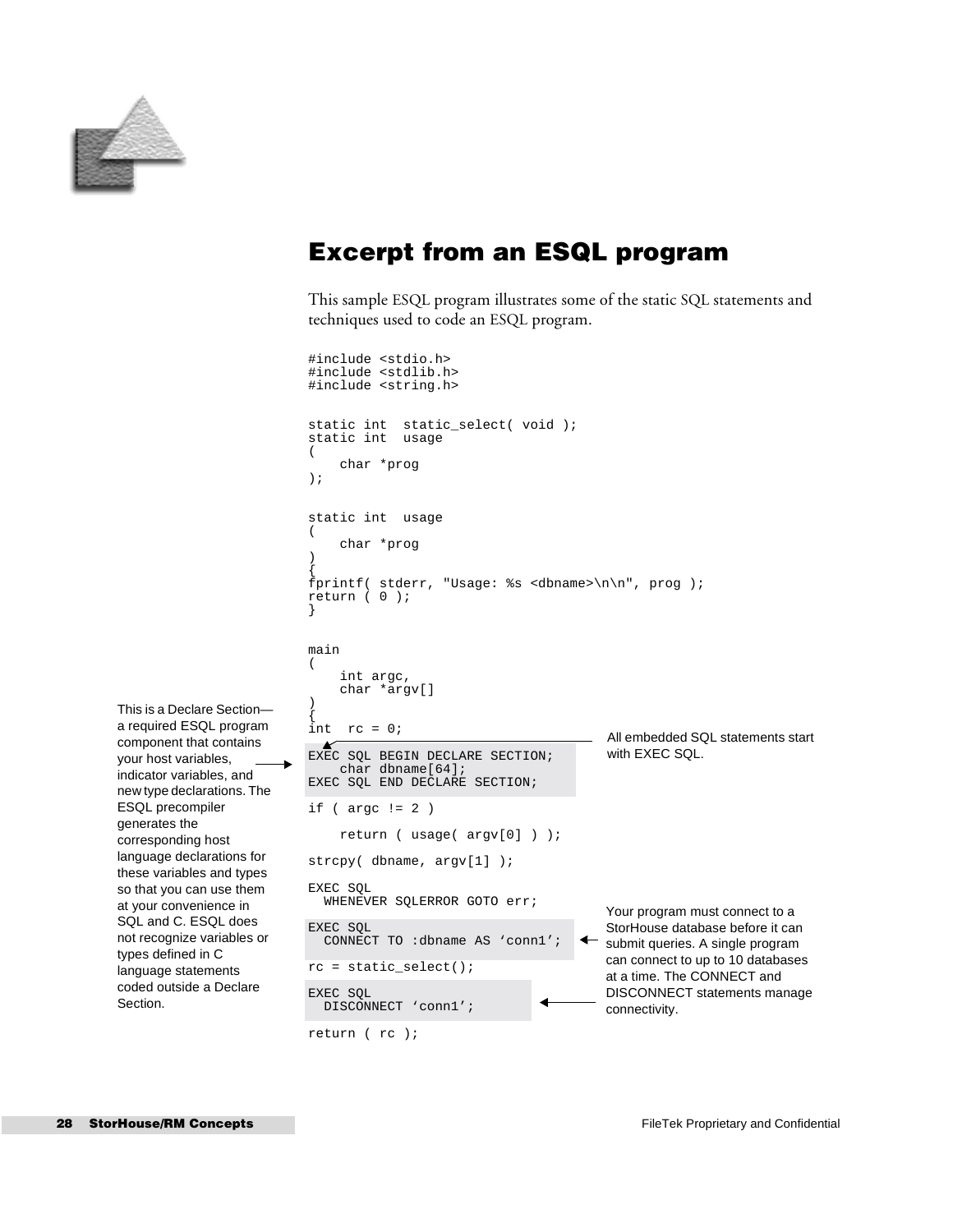```
err:
printf( "SQL Error (%ld) %s\n", sqlca.sqlcode, sqlca.sqlerrm );
return (-1);
}
static int static_select()
{
EXEC SQL BEGIN DECLARE SECTION;
     char tname[20];
     char tretval[33];
EXEC SQL END DECLARE SECTION;
EXEC SOL
  WHENEVER SQLERROR GOTO err;
EXEC SQL
   DECLARE stcur CURSOR FOR
     SELECT tbl
     FROM sysadm.systables
    WHERE tbl NOT LIKE : tname;
strcpy( tname, "SYS%" );
EXEC SQL
  WHENEVER NOT FOUND GOTO over;
EXEC SQL
   OPEN stcur;
for (i ; i){
    tretval[0] = '\0;
     EXEC SQL
        FETCH stcur INTO :tretval; 
     printf( "%s\n", tretval );
}
over:
EXEC SQL
  CLOSE stcur;
EXEC SQL
   COMMIT WORK;
printf( "Static select statement executed successfully\n" );
return ( 0 );
err:
fprintf( stderr, "SQL Error: %d %s\n", sqlca.sqlcode, 
sqlca.sqlerrm );
EXEC SQL
   WHENEVER SQLERROR CONTINUE;
EXEC SQL
  ROLLBACK WORK;
return (-1);
}
                                                   WHENEVER automates condition checking and error handling. This 
                                                   statement checks the SQLCA for errors, warnings, or successful execution 
                                                   and tests all executable SQL statements that physically follow it in the source 
                                                   file. It stays in effect until it is superseded by another WHENEVER statement 
                                                   that checks for the same condition or until the end of the source file.
                                                   StorHouse uses a cursor to process the rows that satisfy your queries. 
                                                   DECLARE names a cursor and associates the cursor with the query that 
                                                   follows. You must explicitly define a cursor for queries that return more than 
                                                   one row. 
                                                   OPEN executes the associated SELECT statement with the current program 
                                                   variables and identifies the result set. 
                                                   FETCH reads the rows of the result set and returns the values into host 
                                                   variables. 
                                                   CLOSE terminates cursor processing. Once a cursor is closed, you cannot 
                                                   perform FETCH operations on the cursor.
                                                   COMMIT WORK ends a transaction. It releases locks and makes any changes 
                                                   to the database during that transaction permanent.
                                                   ROLLBACK WORK cancels the current transaction and rolls back any 
                                                   database changes performed during the transaction.
```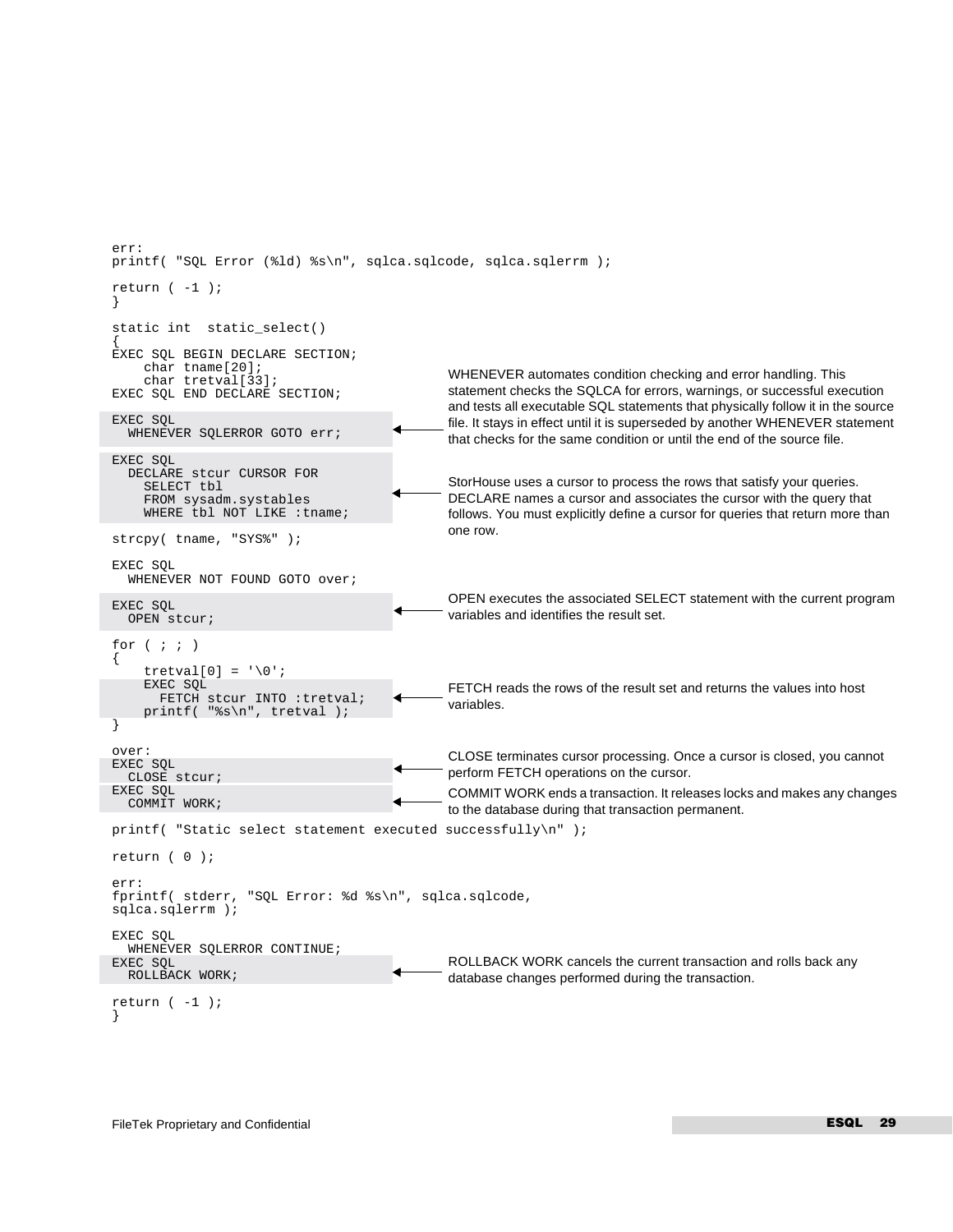

## <span id="page-29-0"></span>**Data loaders**

### **Loading features**

**Concurrency**. You can load the same or different user tables in parallel as well as query a user table while it's being loaded.

**Conversion**. Data fields with different but compatible data types are automatically converted to the format of the columns in the tables.

#### **Segment management.**

You can load one or multiple table segments at a time, invalidate existing segments, and name segments in the event they need to be replaced

**Subspace selection**. You can use default subspaces, select specific subspaces, or rotate among subspaces for each segment type.

**Data generation**. You can load columns with generated values, such as the current date, a constant value, a sequence of values, or a record number.

**Restart capability**. You can restart loads from the point of failure or abort a load and start at the beginning.

**SQL tool**. In addition to loading data, you can use a FileTek data loader to submit StorHouse SQL statements. The data loader commits each statement when it completes.

Comprehensive data loader programs developed by FileTek transfer large amounts of relational data from host environments to StorHouse. You load data from a UNIX, VAX, or other File Transfer Protocol (FTP) enabled host with the FileTek FTP Data Loader. You load data from an IBM® MVS environment with the FileTek MVS Data Loader utility.

## **Loading with FTP**

With the *FileTek FTP Data Loader*, you use your standard client FTP software (or tool) to communicate with the StorHouse FTP server. These two programs communicate over a TCP/IP connection to transfer files from your local file system on your host to a remote file system on StorHouse. The server data loader then loads your data into StorHouse user tables and builds and stores any indexes.



Some of the source code for the FileTek FTP Data Loader was derived from the source code used in the BSD (University of California at Berkeley) FTP tool. You use standard FTP commands including a standard put command with customized parameters to transfer data.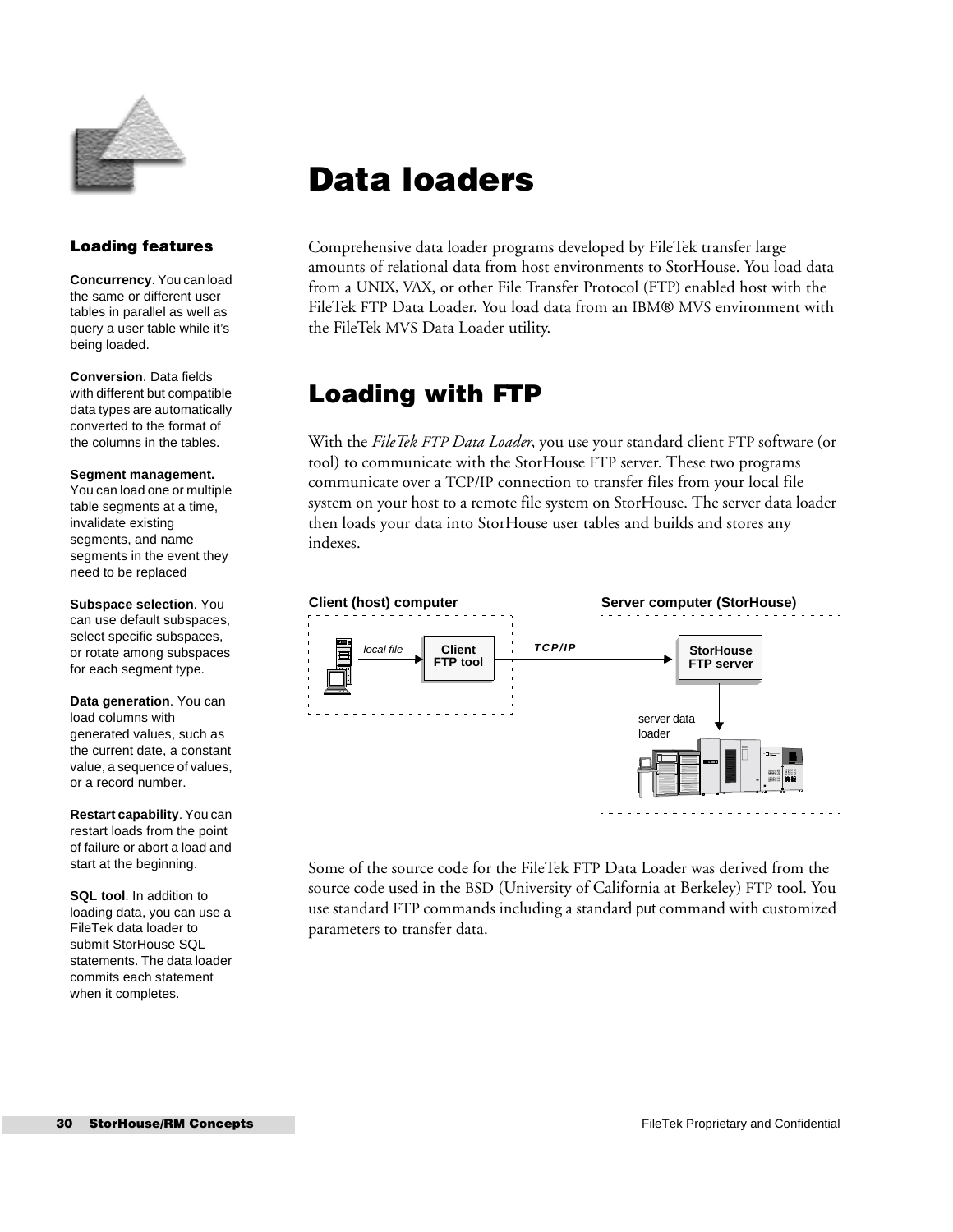## **Loading from MVS**

The *FileTek MVS Data Loader utility* is an MVS batch program that initiates the loading of a sequential dataset from a host computer into a StorHouse user table. Loading data from MVS requires two FileTek data loader programs:

- The *client data loader*, which runs on your host computer, prepares your data for loading and sends it to StorHouse. The FileTek MVS Data Loader utility is the FileTek-supplied client data loader.
- The *server data loader*, which runs on StorHouse, loads your data into StorHouse user tables and builds and stores any indexes.

The FileTek MVS Data Loader utility uses the channel connection to achieve maximum data transfer rates.



### **LOAD statement**

The SQL-like LOAD (or LOAD INTO TABLE) statement describes load characteristics and input data. This statement is similar and compatible with the control information supplied for Oracle® and DB2® load utilities. A FileTek data loader accepts clauses that are not part of the StorHouse syntax but ignores those that do not apply to StorHouse. The LOAD statement consists of the following clauses:

- CHARACTERSET
- CONCATENTATE
- CONSTANT
- CONTINUEIF
- DEFAULTIF
- DIFFERENT SEGMENT
- DISCARDFILE
- DISCARDS
- FIELDS
- INFILE
- INTO TABLE
- LOAD
- NULLIF
- POSITION
- 
- PRESERVE BLANKS
- RECNUM
- REPLACE SEGMENT
- SAME SEGMENT
- SEGMENT
- SEQUENCE
- SUBSPACE number
- SUBSPACE ROTATE
- SYSDATE
- TRAILING NULLCOLLS
- WHEN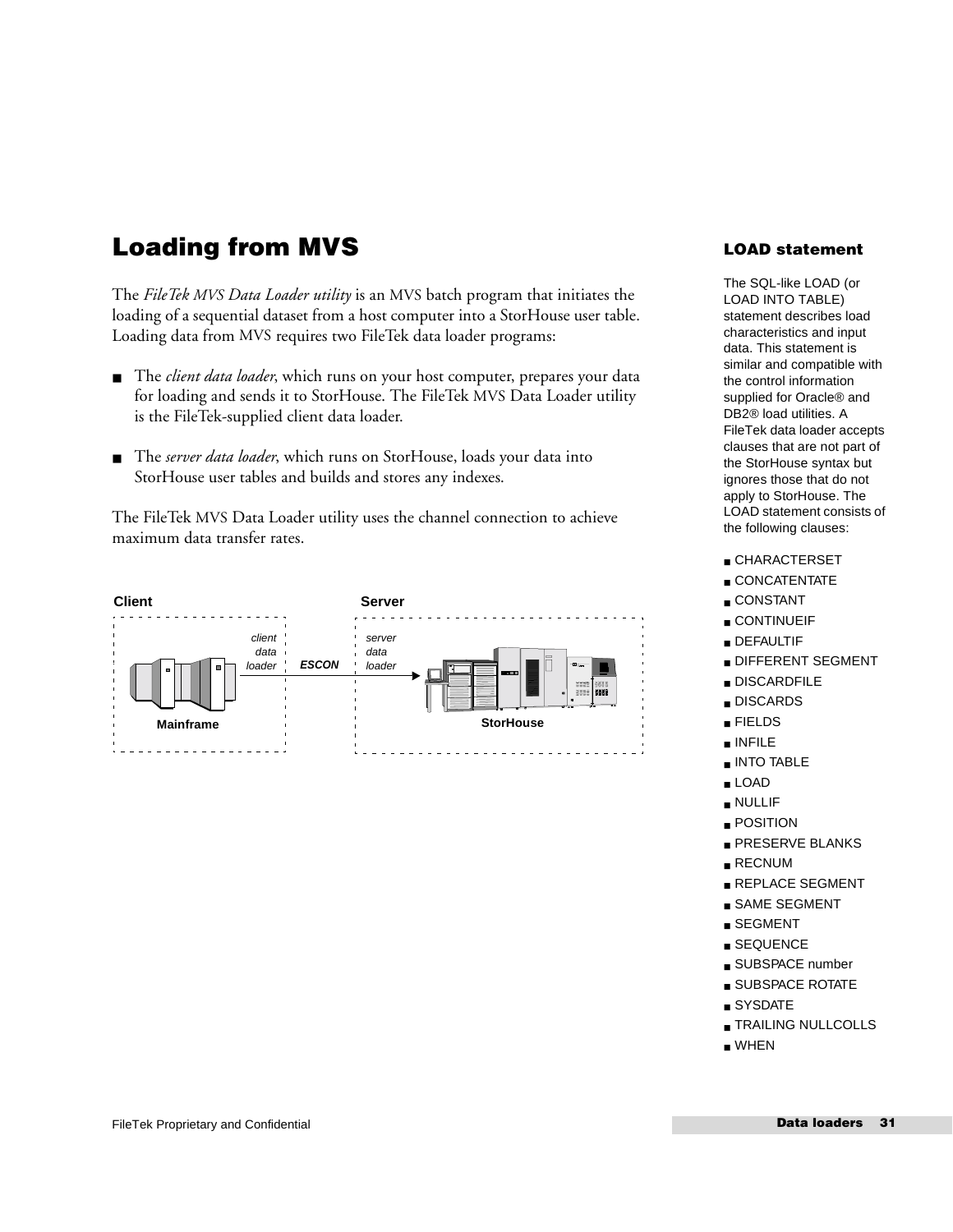

## <span id="page-31-0"></span>**Data unloader**

### **Unload features**

- Run multiple unload and load operations during an FTP session
- Pipe the output to another program, such as a data loading utility
- Unload an entire table. specific columns or rows of a table, or multiple tables (join)
- Format result data records in any of three record formats: text, fixed-length, or variable-length
- Create result data fields with the following data types:
- BINARY
- BINARY EXTERNAL
- CHARACTER
- DATE EXTERNAL
- DECIMAL
- DECIMAL EXTERNAL
- $=$  DOUBLE
- FLOAT
- FLOAT EXTERNAL
- INTEGER
- INTEGER EXTERNAL
- SMALLINT
- TIME EXTERNAL
- TIMESTAMP EXTERNAL
- VARBINARY
- VARCHAR

The *FileTek FTP Data Unloader* is a tool for copying data from StorHouse user tables to your host. This utility executes a SELECT statement, then it formats and transfers the result data to a sequential (or flat) file on your host or to a VRAM file on StorHouse. With the FileTek FTP Data Unloader, you use your standard client FTP tool to communicate with the StorHouse FTP server. These two programs communicate over a TCP/IP connection to transfer files between the local and remote file systems.



Your *client FTP tool* interacts with you and your local file system. It sends serverlevel FTP commands and your control file to the StorHouse FTP server.

The *StorHouse FTP server* interacts with the remote file system—StorHouse database tables. It replies to your client FTP commands, invokes a StorHouse process to execute the unload query, and transfers the result data to your computer.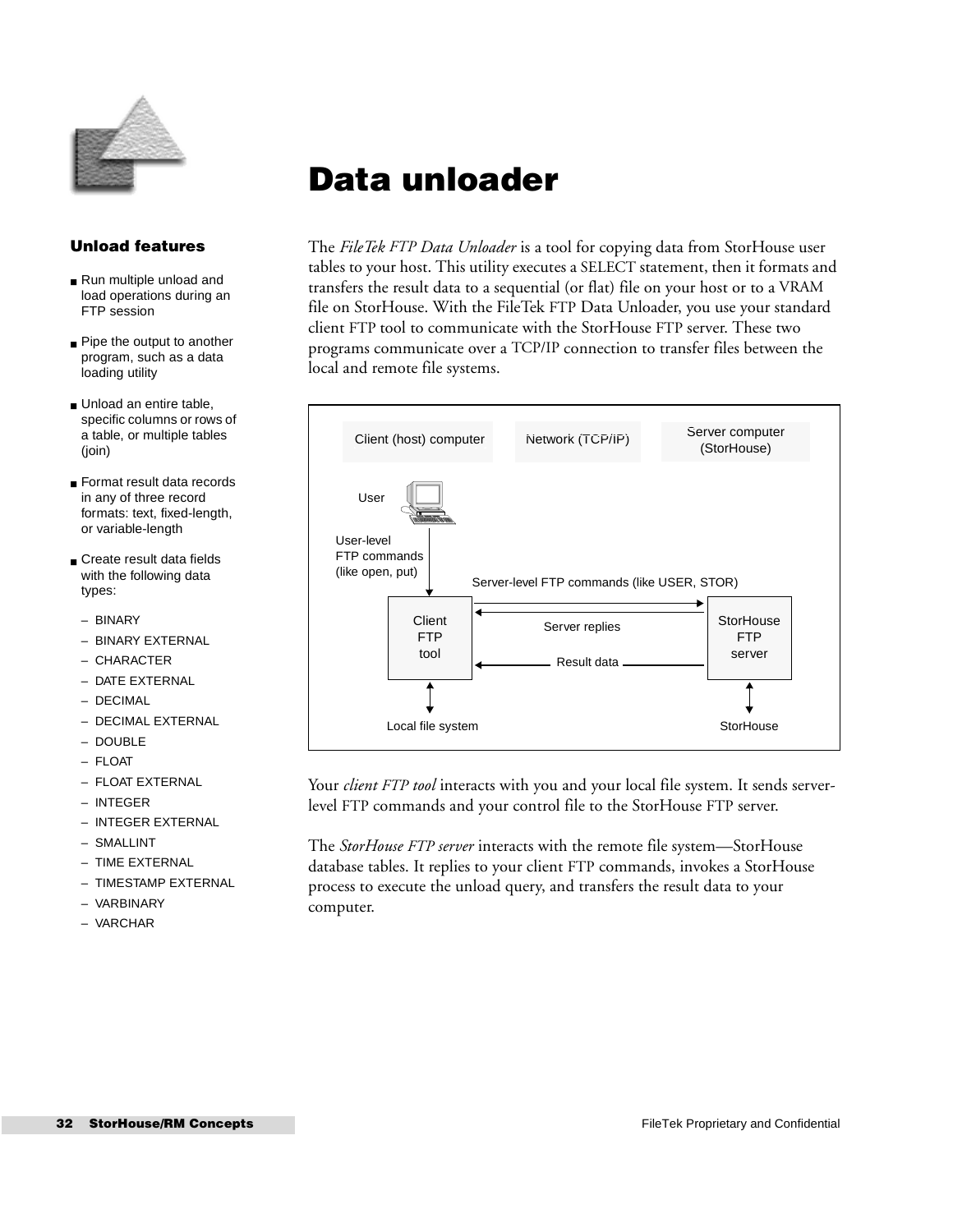### **The unload process**

To unload data from StorHouse user tables:

#### **Prepare the input**

**h** 

2

**b** 

At your computer, prepare a control file containing an UNLOAD statement.

#### **Transfer the control file**

With your client FTP tool:

- Start FTP and log into the StorHouse FTP server with the ftp or open command.
- Set the transfer type to ASCII or BINARY, if needed, with the type command.
- Transfer the control file with the put command.

The StorHouse FTP server parses the FTP commands, then a StorHouse engine or extractor reads the UNLOAD statement and prepares your query.

### **Receive the result data**

StorHouse VRAM file.

With your client FTP tool, retrieve the result data with the get command. This step is not needed when unloading data to a

### **UNLOAD statement**

The SQL-like UNLOAD statement is the input to an unload operation. This statement describes how to format the result data and contains the query that selects the StorHouse data to unload. Optional UNLOAD clauses enable you to:

- Specify the character set of result data (CHARACTERSET clause)
- Define delimiters for character result data (FIELDS clause)
- Format all data fields as CHARACTER data type (FIELDS clause)
- Specify a character to append to the end of result records (RECORDS clause)
- Describe each data field in result records (USING clause) including
	- Data type
	- Position
	- Null handling
- Insert constant text into result records (CONSTANT clause)
- Specify a VRAM file name to unload data to a file on StorHouse (OUTFILE clause)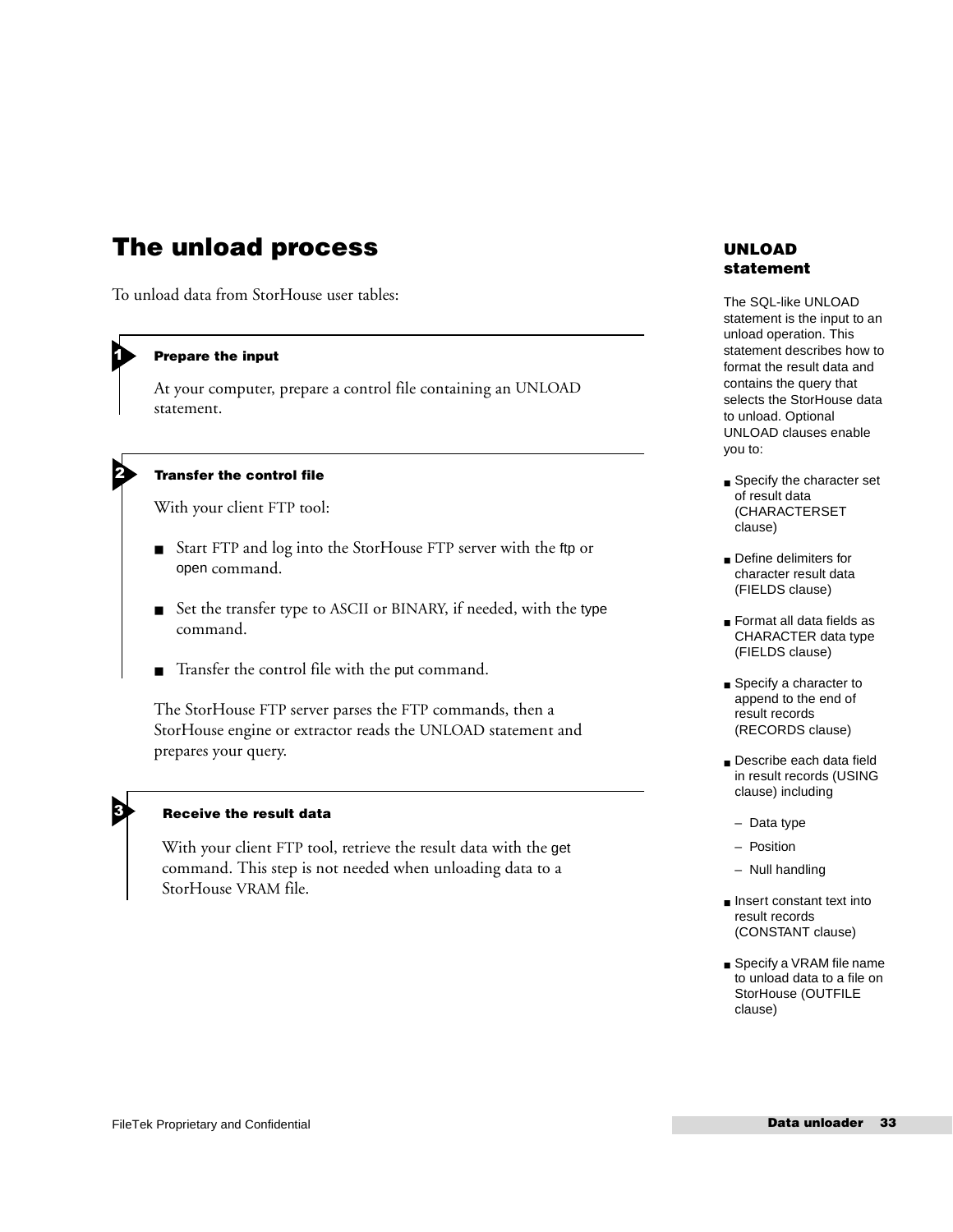

### **Flow of a DRDA transaction**

Suppose you're submitting a query using the DB2 tool SPUFI.

- 1. SPUFI sends the query to DB2.
- 2. DB2 builds the DRDA data stream and interfaces with VTAM to ship the request to StorHouse.
- 3. VTAM locates the StorHouse VTAM Logical Unit and transfers the data stream.
- 4. The SNA server software reads the data from the network link and passes the data to the application server.
- 5. The application server submits the query to a StorHouse engine or extractor.
- 6. The StorHouse engine or extractor returns the data.

## <span id="page-33-0"></span>**Gateways**

Database *gateways* enable applications based on an existing RDBMS, such as IBM DB2 or Microsoft® Access or Excel, to interface with StorHouse. StorHouse supports the IBM Distributed Relational Database Architecture<sup>TM</sup> (DRDA<sup>TM</sup>) gateway and the Microsoft Open Database Connectivity (ODBC) gateway. Both DRDA and ODBC are open software architectures that enable applications to use SQL to access relational data stored on different, remote computers.

## **DRDA gateway**

The *DRDA gateway* translates DB2 requests to a protocol supported by StorHouse. A DRDA transaction flows over an Advanced Program-to-Program Communication (APPC) conversation between an application requestor (AR) and an application server (AS). DB2 is the AR and StorHouse is the AS. APPC is also known as SNA LU6.2. The SNA interface refers to the layers of hardware and software necessary to implement the APPC protocol.



For DRDA, you must perform a bind at DB2 to create a package at StorHouse. A *package* contains the SQL statements and the access plan for an application. A *bind* is the operation that creates a package. StorHouse uses the package to determine which operation to perform when the DB2 application executes.

Binding a package for StorHouse is the same as binding a package for DB2, except your local database must be able to recognize the StorHouse location name (which is the VTAM LU name in the DB2 Communications Database tables), and you need any StorHouse privileges required to execute the SQL statements and to access the database components in the package.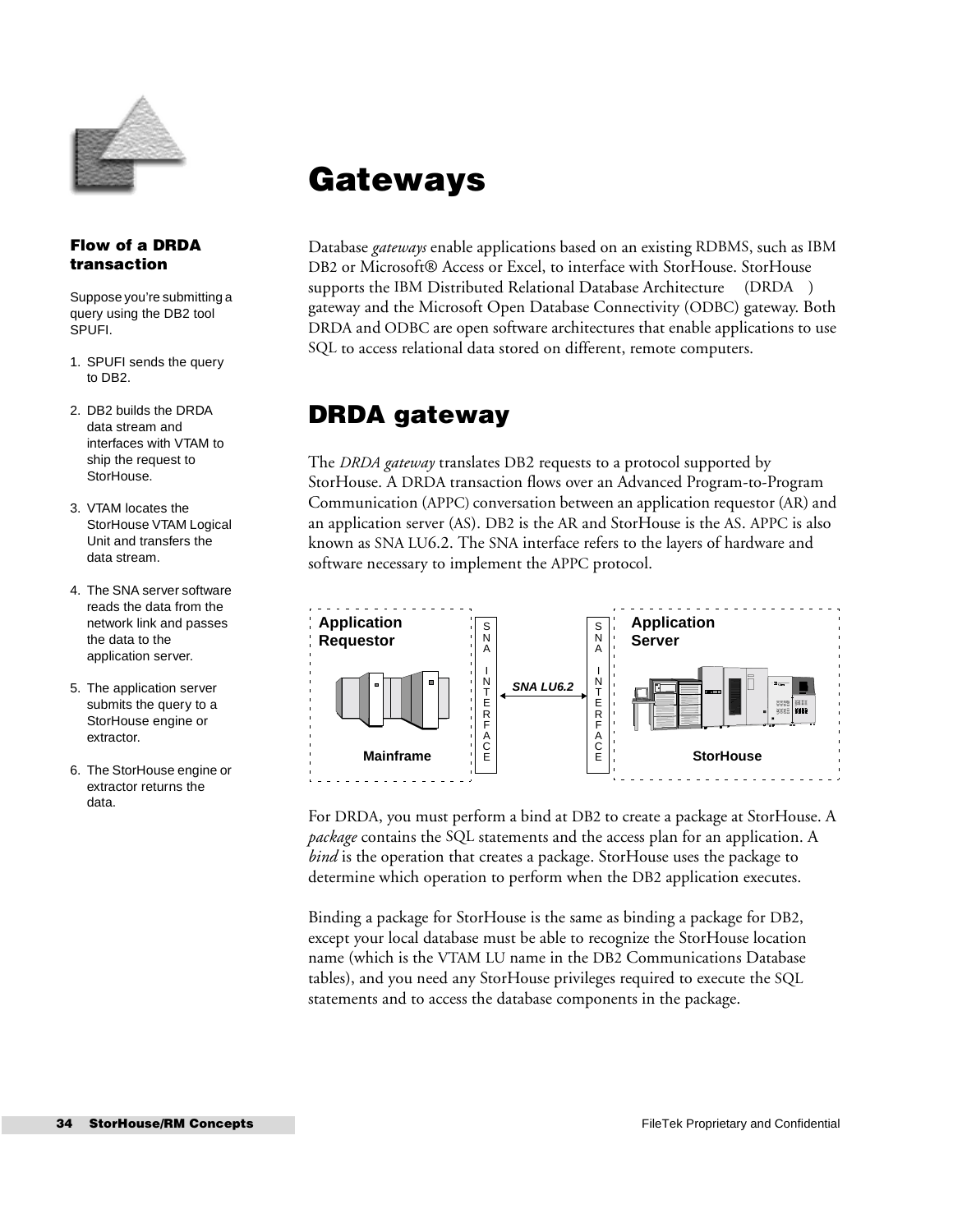### **ODBC gateway**

*Open Database Connectivity* (ODBC) is a widely accepted API for relational database access from personal computers. It is based on the Call Level Interface (CLI) specifications from X/Open and ISO/IEC for database APIs. This CLI is similar to dynamic SQL in that SQL statements are passed to StorHouse at runtime. It differs from embedded SQL because there are no embedded SQL statements and no precompiler is required.

In order to use ODBC, each client host requires a *driver*, which implements the call functions in the ODBC API. A different library, or driver, is required for each RDBMS that supports ODBC. FileTek supports the MERANT Data Direct SequeLink product, which lets ODBC-enabled client, web, and server applications access StorHouse. These applications may be running on a variety of platforms, including Windows, Solaris, HP-UX, AIX, Digital UNIX, SGI IRIX, OS/390, and any JVM-enabled platform. FileTek can also provide a FileTek ODBC driver for Windows applications.

The following diagram illustrates how StorHouse and the FileTek ODBC driver fit in the ODBC architecture. Note that multiple drivers and data sources can exist, allowing applications to access data simultaneously from multiple data sources.



### **Flow of an ODBC transaction**

Suppose you're submitting a query using a Windows database application.

- 1. The application calls a function to connect to a StorHouse database.
- 2. The application builds an SQL statement and places it in a buffer. It then calls one or more functions to send the statement to StorHouse.
- 3. StorHouse prepares and executes the query.
- 4. The application calls a function to return the results in application buffers. Typically, this function returns one row or one column of data at a time.
- 5. The application calls a function to disconnect from the StorHouse database.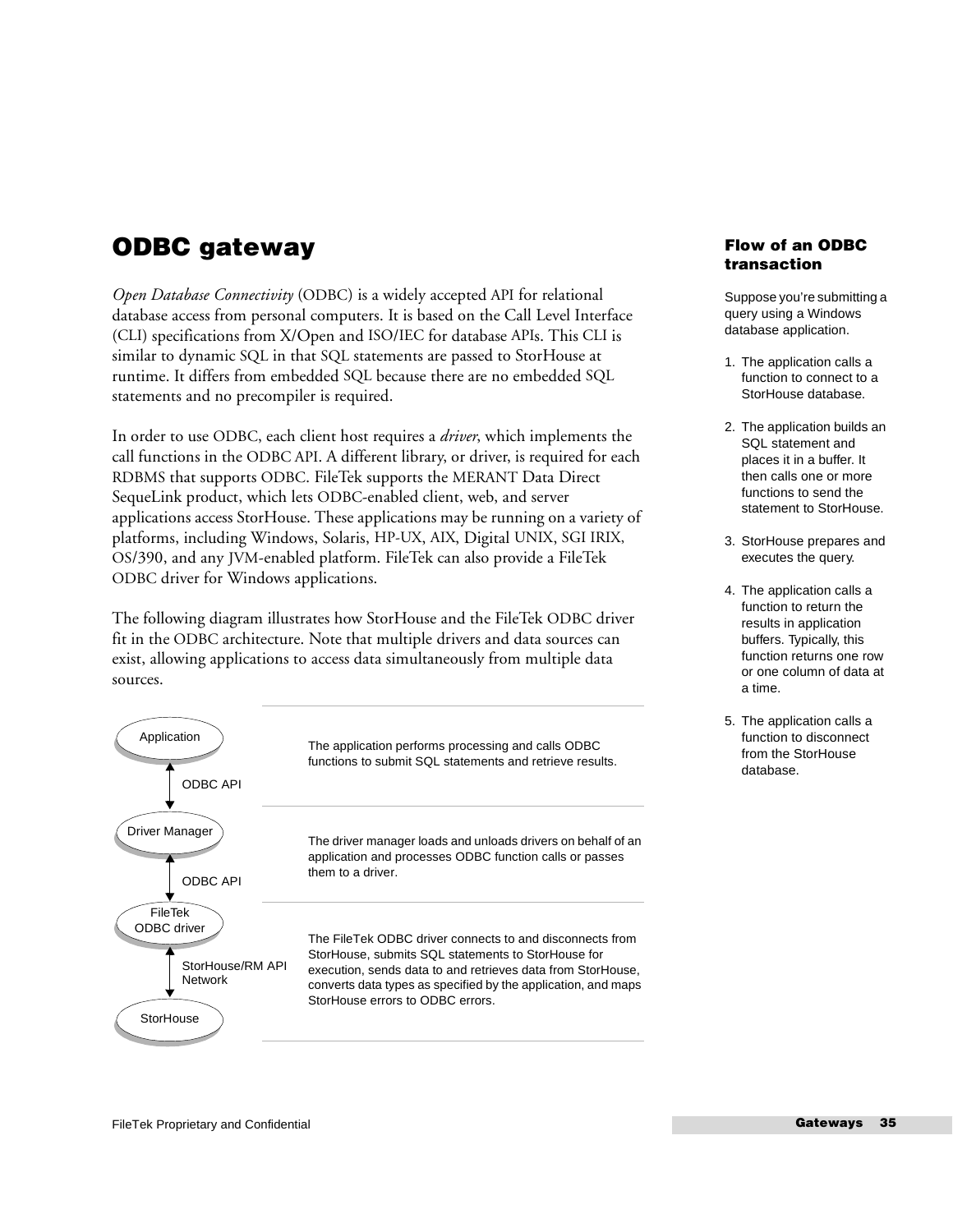

### **SELECT features**

The StorHouse SELECT statement lets you:

- Retrieve data from one to five tables or views in one query
- Specify restrictions or search conditions to return only those rows that satisfy the criteria
- Group the rows of a result set
- Apply one or more qualifying conditions to groups of rows
- Sort retrieved data in ascending or descending order on one or multiple columns
- Eliminate duplicate rows from a result set
- Perform arithmetic computations on column data
- Combine SELECT statements using set operators (UNION, INTERSECT, MINUS)

## <span id="page-35-0"></span>**Queries**

You access StorHouse relational data by submitting a *query* with a StorHouse SELECT statement. StorHouse supports these types of queries: selection, join, extraction, and subquery.

## **Selection**

A *selection* returns specified columns from one or more rows in one table. For instance, when you access all the information in a user table for a specific account number, then you are performing a selection.

## **Join**

A *join* creates a result set from data in multiple tables or views. You can join up to five tables in one query. StorHouse/RM supports these types of joins:

- An *outer-join* combines the matched rows of all tables being joined, and for unmatched rows, combines the values of one table with null values for the other table(s).
- An *equi-join* joins a column from one table with a column from another table by using predicates that specify equalities.
- A *self-* or *auto-join* joins a table with itself. For example, you can select all customer names and numbers that are from the same city as another customer in the table.
- A *cartesian product* joins all rows and all columns of two or more tables.

StorHouse/RM supports nested loop and hybrid IN join operations. The optimizer may use a *nested loop* join operation when the number of qualifying rows in the outer table is small, when the predicate is not an equals-type, or when the join column of the inner table does not have an index. The optimizer may use a hybrid IN join operation when the query is an equi-join and the inner table has a value index on the join column.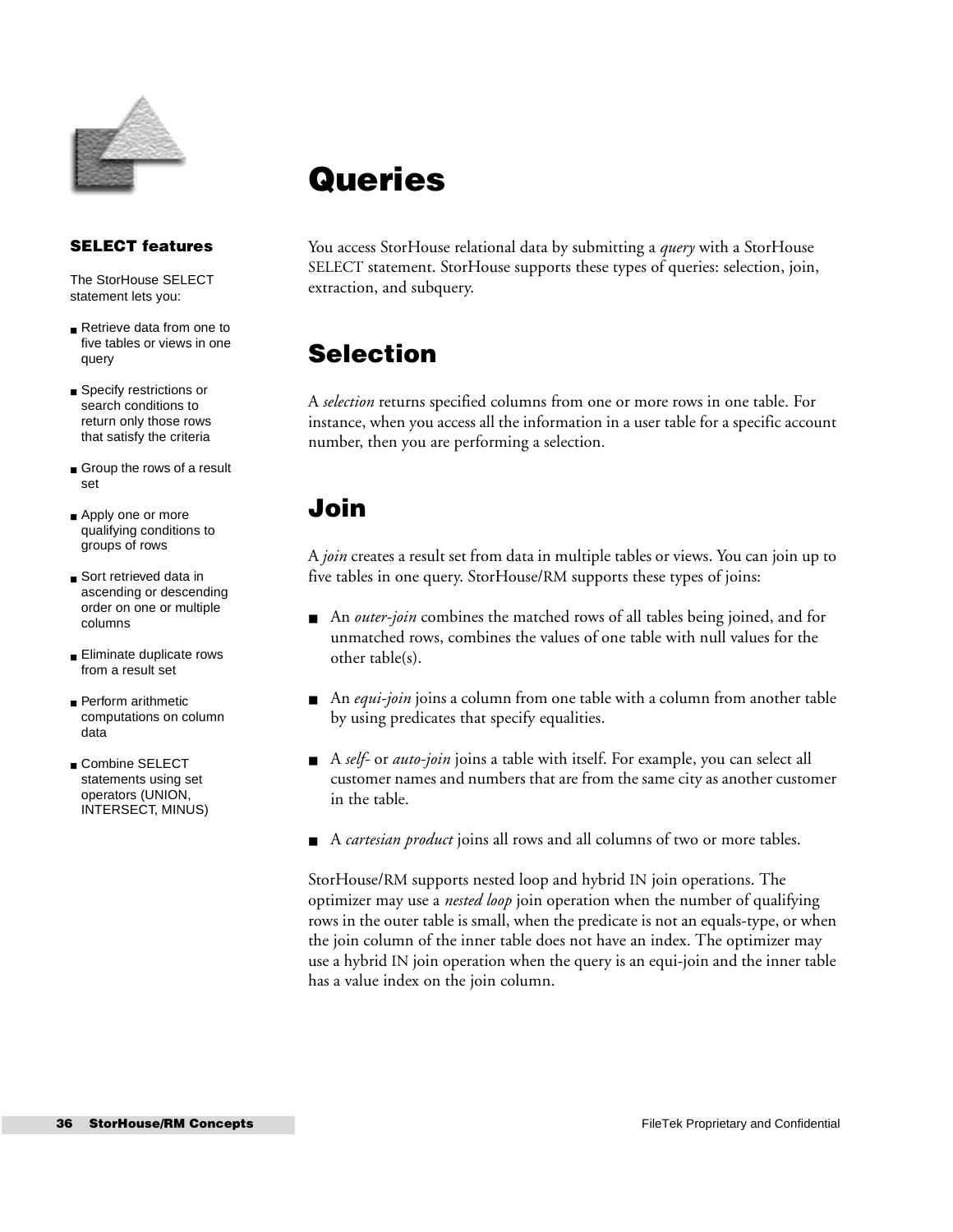## **Extraction**

An *extraction* returns one or more columns for all rows of a user table or a range of segments. Two types of queries are eligible for extraction:

- A *simple query* results in a *full table scan*, which reads every row in a table without the use of an index.
- A *full segment select query* returns data from one or more entire segments with the use of a range index.

The *StorHouse extractor* software processes full table scans and full segment selects quicker and more efficiently than a StorHouse engine. Furthermore, when a table resides on both StorHouse optical and tape media, the extractor always uses the tape copy when available to benefit from faster sequential I/O. Simple and full segment select queries must meet query requirements and additional extractor requirements to qualify for extractor processing.



## **Subquery**

A *subquery* is a SELECT statement nested in another SQL statement. The statement containing the subquery is the *parent* statement. StorHouse supports simple and correlated subqueries. A *simple subquery* executes once for the entire parent statement, while a *correlated subquery* executes once for each row produced by the parent statement. The main uses of subqueries in StorHouse are to define the set of rows to be included in views and to answer multiple-part questions in queries.

### **Simple query requirements**

- The account issuing the query must have the SCAN database privilege.
- The query must not contain WHERE, ORDER BY, GROUP BY, or DISTINCT clauses.

### **Full segment select query requirements**

- All predicates in the WHERE condition must be based on columns in range indexes.
- The predicates must select all rows from one or more table segments.

### **Extractor requirements**

- The query must refer to one table and must not contain any subqueries.
- The host and StorHouse systems must have the same native values key so that no byte-reordering of INTEGER and SMALLINT columns is necessary.
- The application issuing the query must not have changed any values in SQLDA fields set by DESCRIBE.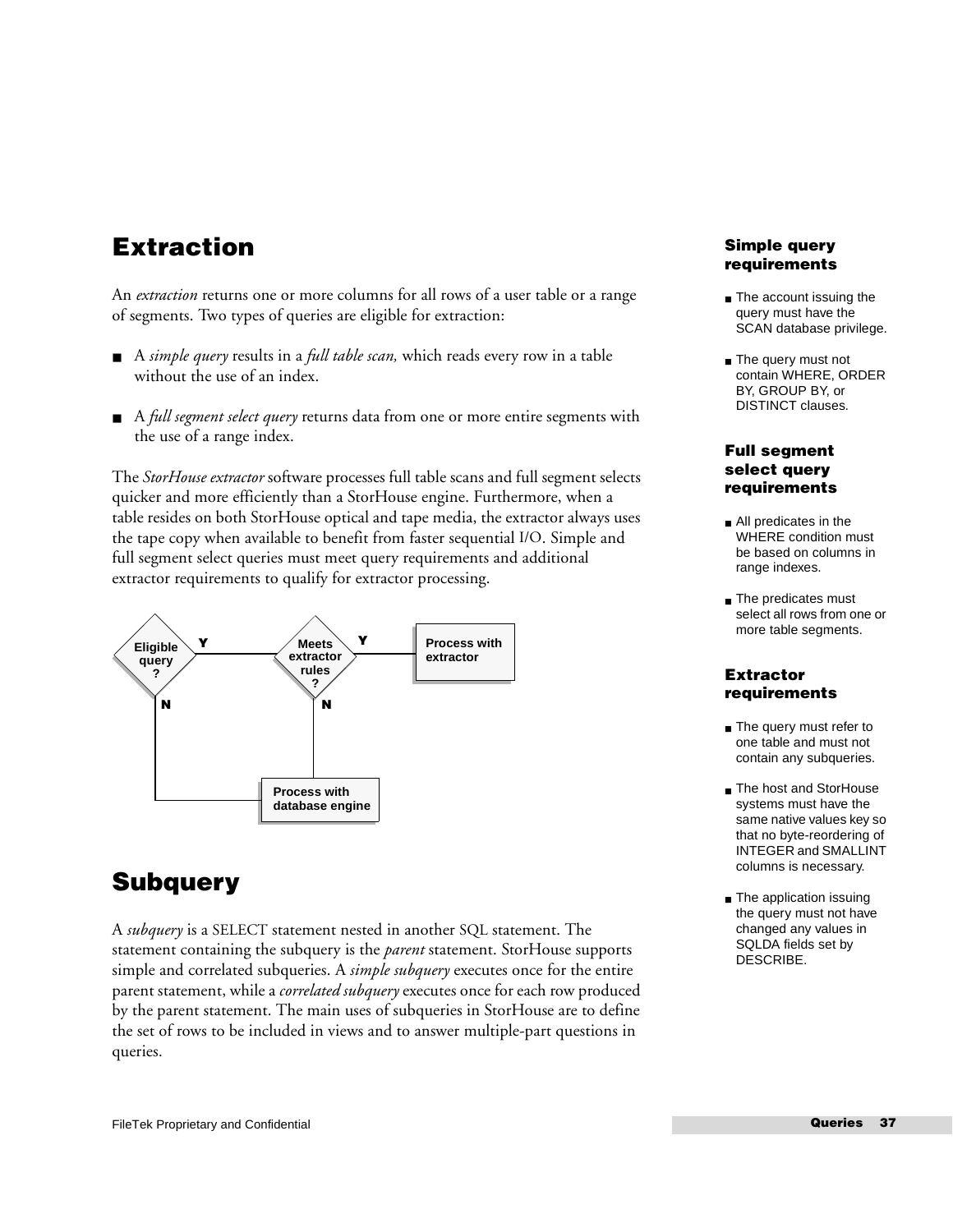

## <span id="page-37-0"></span>**Concurrency**

StorHouse supports the *serializable* ANSI/ISO transaction isolation level, which guarantees the highest read consistency and data integrity in a database. StorHouse concurrency software facilitates maximum simultaneous access to data.

## **Parallelism**

Users can load the same or different user tables concurrently. Users can query a user table while it's being loaded, and they can access the new segments after the load completes. One StorHouse engine is required for each load and to handle each query. System parameters control concurrency. Some of the parallel operations are shown below.

#### **Load different user tables in one load**



#### **Load multiple segments of the same user table in one load**



LOAD INTO TABLE A INTO TABLE A SEGMENT 1 SEGMENT 2

#### **Load multiple segments of multiple user tables in one load**



#### **Query a user table while it's being loaded**



### **Controlling concurrency**

Three tunable system parameters help manage the number of concurrent operations for optimal performance.

#### **SQL\_LDR\_MAXLOAD**.

Specifies the maximum number of LOAD statements that can be processed at a time. One engine is required per LOAD statement. Requests beyond the limit are queued.

#### **SQL\_LDR\_MAXINTO**.

Specifies the maximum number of INTO TABLE clauses in any one LOAD statement. A load fails when the maximum number of INTO TABLE clauses is exceeded.

**SQL\_SESSIONS**. Specifies the maximum number of StorHouse engines that can run concurrently for all users. This sets the maximum number of connections allowed system-wide. The maximum number of connections includes the number of loads (one engine per LOAD statement) plus the number of queries. Requests beyond the limit are rejected.

SEGMENT 1 SEGMENT 1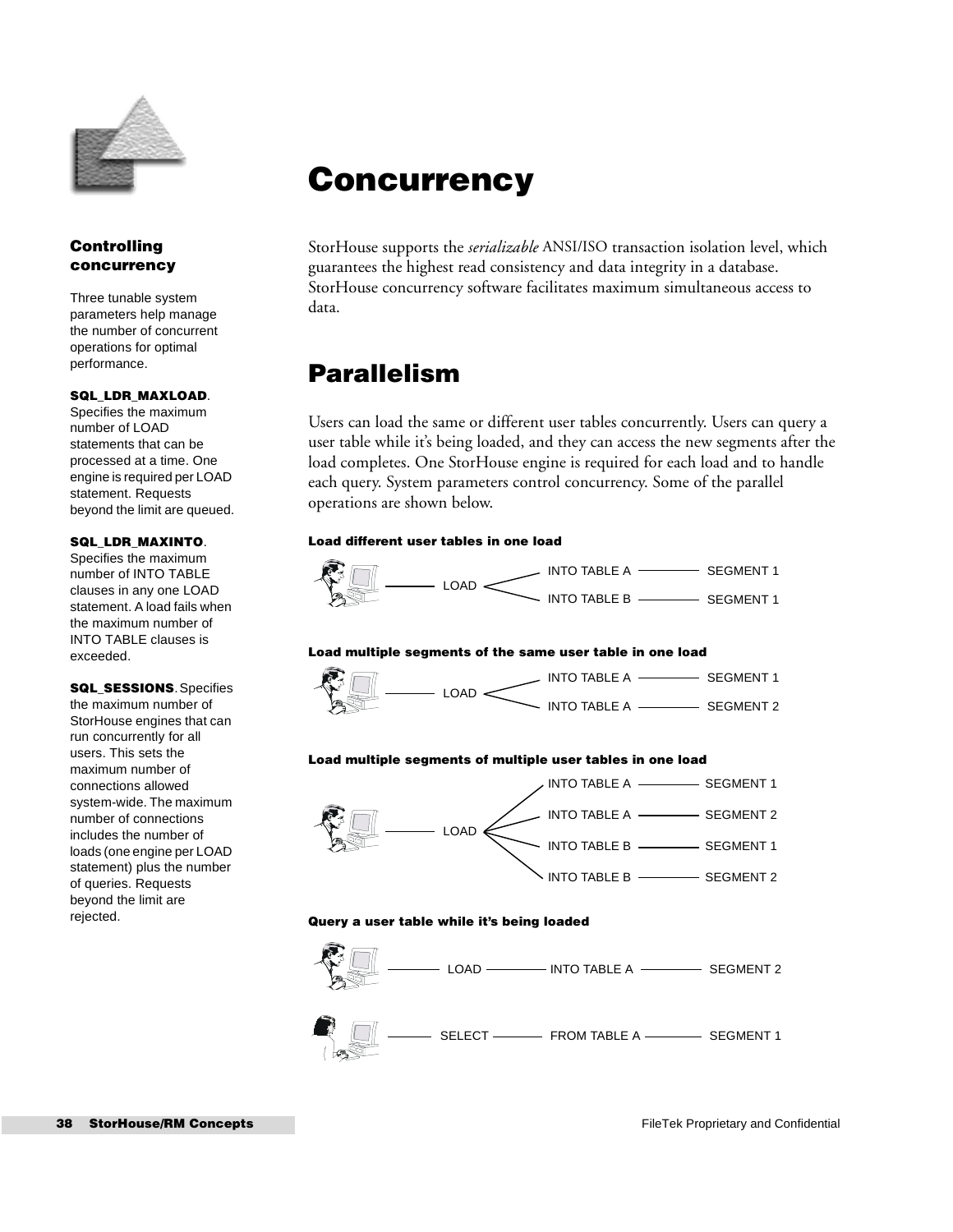## **Locking**

StorHouse locking is fully automatic and requires no user action. StorHouse implements table-level locks only. Tables include user tables, system tables, and views. Two types of table locks are:

- A *shared* (or read) lock reserves a table for reading only. This lock prevents a table from being dropped. Multiple engines can have a shared lock on the same table.
- An *exclusive* (or write) *lock* reserves a table for updating only. This lock prohibits a table from being shared. One engine can have an exclusive lock on a table. All other lock requests (shared and exclusive) for the table are queued.

An engine holds on to locks—both shared and exclusive—against user tables throughout a transaction. It releases shared locks against system tables as soon as it's done processing the system tables, and it releases exclusive locks against system tables when the transaction ends. This locking scheme enables serialization and prevents deadlocks. Note that for DDL statements, the operation is atomic, so the transaction boundaries match the statement boundaries.

When an engine places a shared lock on a table, subsequent shared lock requests can access the same table, but an exclusive lock request starts a queue. When queueing begins, subsequent requests—both shared locks and exclusive locks queue up behind the exclusive lock.

| Timeline       |                |              |
|----------------|----------------|--------------|
|                | Shared lock    |              |
| $\overline{2}$ | Shared lock    | <b>Table</b> |
| 3              | Shared lock    |              |
| 4              | Exclusive lock | Queue        |
| 5              | Shared lock    |              |
| 6              | Shared lock    |              |

When an engine releases an exclusive lock, the next entry in the queue gets the lock. In the above example, a shared lock (entry 5) would be granted, followed by the next shared lock (entry 6) in the queue.

### **When locks occur**

#### **Metadata backup**. A

metadata backup requires a shared lock on all system tables. This allows queries to continue and prevents DDL statements from changing the metadata. Any DDL statements submitted or active loads already running during a metadata backup are queued until after the shared lock is released.

**Metadata recovery**. Any

locks in place at the time of a transaction failure are held and then released after roll back. A recovery process places any necessary locks on applicable metadata during system initialization and releases those locks after recovery.

**Loads.** A load requires a shared lock on the user table being loaded. A load also requires and releases an exclusive lock on SYSTABLES at load start and on SYSSMTSEGMENTS at load end.

```
DDL processing. All DDL 
statements require an 
exclusive lock on applicable 
system tables. Additionally, 
CREATE, GRANT, and 
REVOKE statements 
require a shared lock on 
applicable user tables; and 
DROP statements require 
an exclusive lock on 
applicable user tables.
```
**Queries**. A query requires a shared lock on the user table.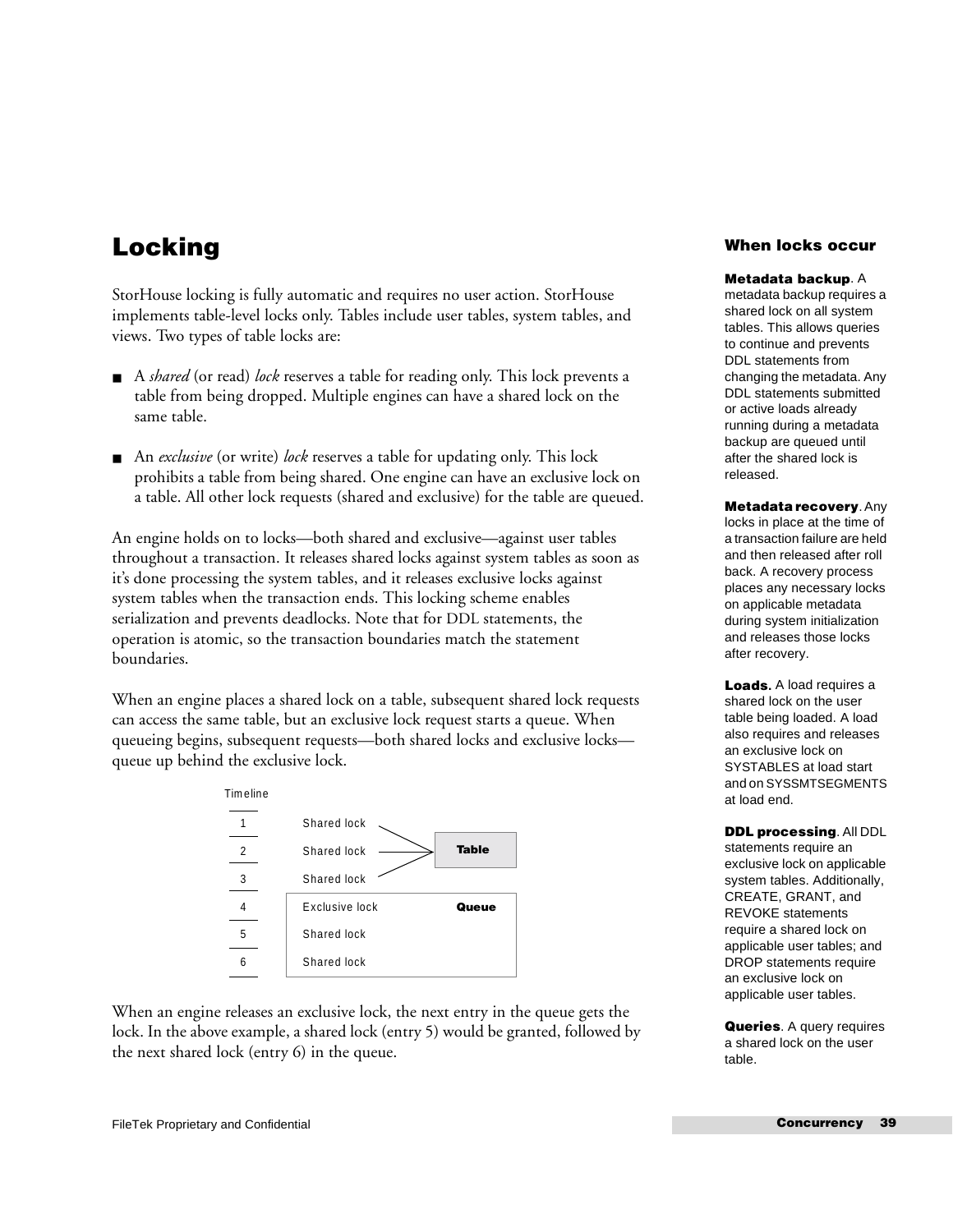

### **Administrative accounts**

Each StorHouse/RM system comes with two administrative accounts.

#### **SYSADM.** This

administrator account has all privileges in all StorHouse databases. SYSADM can perform all StorHouse database and system administration tasks. SYSADM owns the system tables for each StorHouse database.

**PUBLIC**. This specialpurpose account simplifies the process of granting and revoking database component privileges. Any StorHouse account with SQLEXECUTE has PUBLIC access to all StorHouse databases. PUBLIC privileges, however, vary from database to database.

## <span id="page-39-0"></span>**Database security**

StorHouse security controls access to StorHouse databases, the administrative tasks a user can perform, and the tables a user can query or load. This multilevel security consists of account and privilege facilities.

### **StorHouse accounts**

Only users with valid StorHouse accounts can access a StorHouse database. Users need a StorHouse account with certain StorHouse privileges to:

- Perform StorHouse system and database administration tasks
- Submit StorHouse SQL statements
- Load data into StorHouse user tables
- Unload data from StorHouse user tables
- Access StorHouse data from a host language application (using ESQL) or a local database application (such as a DB2 application)

Account passwords provide additional validation. An account must always specify a password when loading data or connecting to a StorHouse database.

### **Security validation**

StorHouse/SM validates all connects to StorHouse databases. Only valid StorHouse accounts with passwords can connect to StorHouse databases. StorHouse/SM also validates account access and command privileges. StorHouse/RM validates account database and database component privileges.

StorHouse tracks all connects and disconnects as well as requests denied due to invalid account IDs or passwords. It also logs SQL statements submitted and transaction statistics for each completed transaction. You can then use Control Center to analyze possible security violations and account activity.